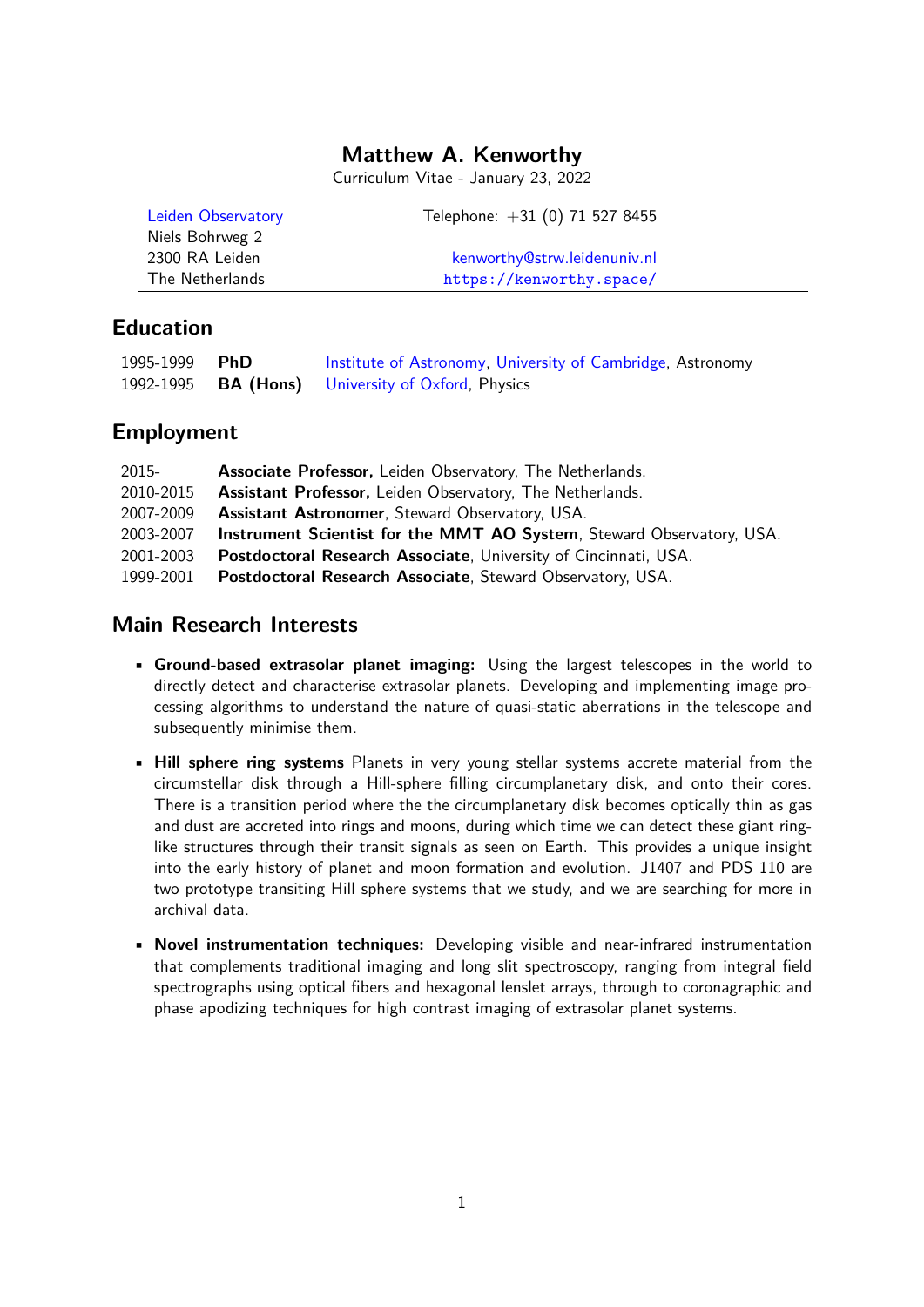# **Teaching**

| 2022 Spring | High Contrast Imaging (Masters course), Leiden                            |
|-------------|---------------------------------------------------------------------------|
| 2021 Autumn | Astronomical Telescopes and Instruments (Masters course), Leiden          |
| 2021 Spring | High Contrast Imaging (Masters course), Leiden                            |
| 2020 Autumn | Astronomical Telescopes and Instruments (Masters course), Leiden          |
| 2019 Autumn | High Contrast Imaging (Masters course), Leiden                            |
| 2019 Autumn | Astronomical Telescopes and Instruments (Masters course), Leiden          |
| 2019 Spring | Detection of Light (Masters course), Leiden                               |
| 2018 Autumn | Astronomical Telescopes and Instruments (Masters course), Leiden          |
| 2017 Autumn | Astronomical Telescopes and Instruments (Masters course), Leiden          |
| 2017 Autumn | High Contrast Imaging (Masters course), Leiden                            |
| 2016 Autumn | Astronomical Telescopes and Instruments (Masters course), Leiden          |
| 2015 Autumn | High Contrast Imaging (Masters course), Leiden                            |
| 2015 Autumn | Astronomy and Instrumentation (Masters course), Leiden                    |
| 2014 Autumn | Astronomy and Instrumentation (Masters course), Leiden                    |
| 2014 Spring | Detection of Light (Masters course), Leiden                               |
| 2013 Autumn | Modern Sterrenkundig Onderzoek (BSc second year), Leiden                  |
| 2013 Autumn | NOVA Fall School (All incoming graduate students to Netherlands)          |
| 2012 Autumn | ACAO Summer School (Bachelor students from all over Africa), South Africa |
| 2012 Autumn | Modern Sterrenkundig Onderzoek (BSc second year), Leiden                  |
| 2012 Autumn | Detection of Light (Masters course), Leiden                               |
| 2011 Autumn | Modern Sterrenkundig Onderzoek (BSc second year), Leiden                  |
| 2011 Spring | Detection of Light (Masters course), Leiden                               |
|             |                                                                           |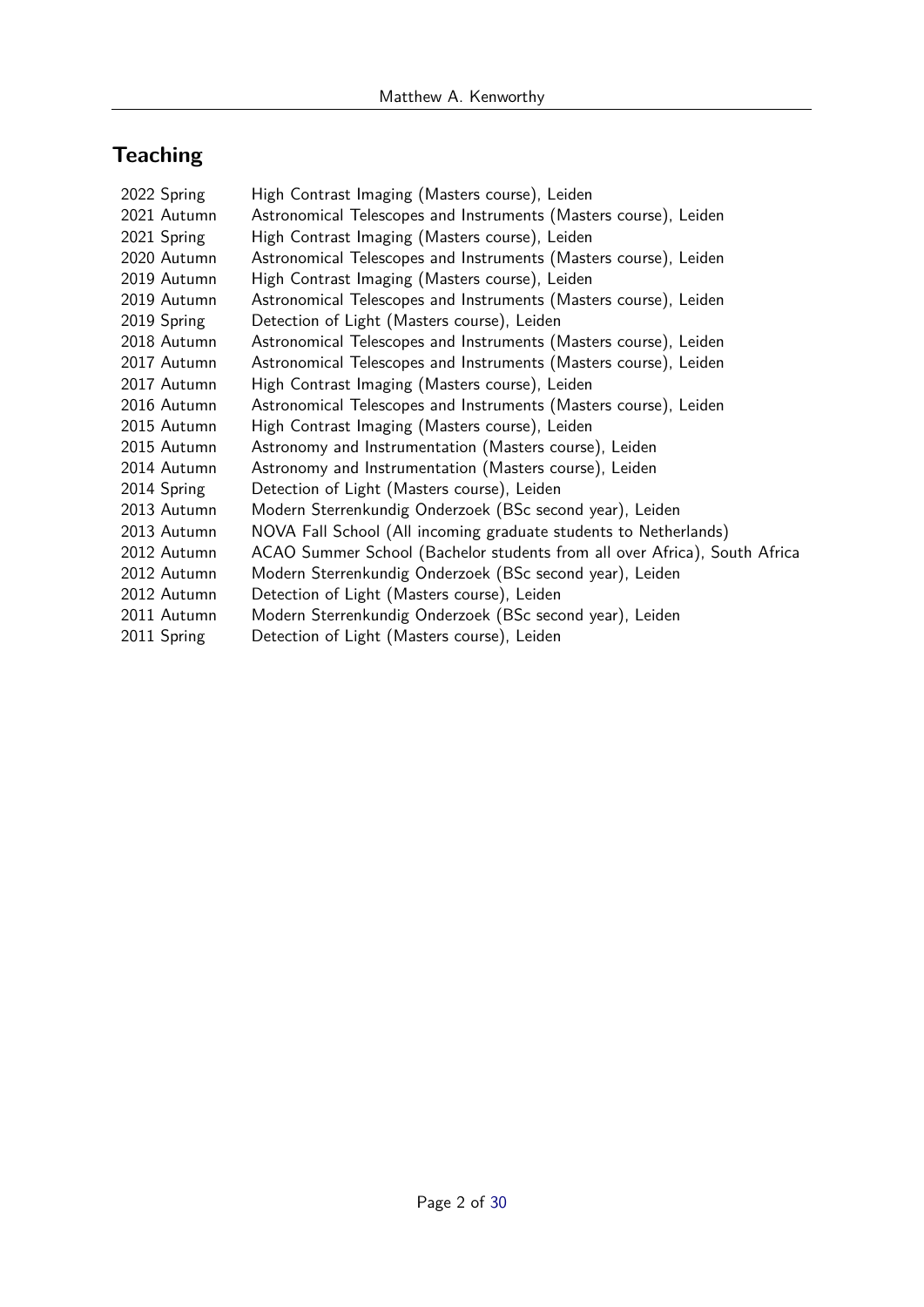## **Research Grants and Awards**

| 2019-2023 | NWO/PEPSci - P.I. Matthew Kenworthy                                                 |
|-----------|-------------------------------------------------------------------------------------|
|           | 240kEuro for 'Modelling, detection and characterization of tidally heated exomoons' |
| 2016      | NWO/NRF - P.I. Matthew Kenworthy                                                    |
|           | 12kEuro for 'Put a ring on it: looking for rings around the exoplanet Beta Pic b'   |
| 2015-2019 | NWO/FAPESP Collaboration - P.I. Matthew Kenworthy                                   |
|           | 240kEuro for 4 year graduate student support                                        |
| 2013-2018 | NOVA Postdoc for SPHERE ZIMPOL - (as Co-I) P.I. Christoph Keller                    |
|           | Funds for 5 year postdoctoral support                                               |
| 2014      | NWO/NRF - P.I. Matthew Kenworthy                                                    |
|           | 12kEuro for 'Development of an Economical Adaptive Optics System'                   |
| 2013      | HST Support - supervisor to the P.I. Tiffany Meshkat                                |
|           | Funds for multi-cycle observations                                                  |
| 2011-2015 | <b>ESFRI Graduate student - P.I. Matthew Kenworthy</b>                              |
|           | 250kEuro Full graduate student support                                              |
| 2011-2015 | Marie Curie IRG - P.I. Matthew Kenworthy                                            |
|           | 100kEuro over four years                                                            |
| 2009-2011 | NSF AST ATI - P.I. Matthew Kenworthy                                                |
|           | US\$433K over two years                                                             |
|           | 'Thermal Imaging of Extrasolar Planets with the LBT'                                |
| 2008-2010 | NSF AST ATI - (as Co-I) P.I. Johnan Codona                                          |
|           | US\$459K over two years                                                             |
|           | 'Adaptive Halo Suppression for High-contrast mid-IR imaging'                        |
| 2005-2009 | <b>NASA TPF Foundation Science - P.I. Matthew Kenworthy</b>                         |
|           | US\$330K award over 4 years                                                         |
|           | 'Detecting exo-Jupiters through Focal Plane Wavefront Sensing'                      |
| 2003-2005 | Chandra Cycle 4 - Proposal 4200417 - P.I. Marc Gagne                                |
|           | US\$12K support for Near IR Observations                                            |
|           | 'Deep Inside the Lagoon Nebula'                                                     |
|           |                                                                                     |

## **Supervision of PhD students and post graduates**

From 2010 to 2021, I have supervised 18 MSc projects and 8 undergraduate projects on astronomy and instrumentation (see Table [1\)](#page-3-0). I have supervised four PhD students: Tiffany Meshkat, Gilles Otten, Emiel Por and Alex Bohn, co-supervised Tim van Werkhoven (2014) and Maaike van Kooten (2021) and supervised postdoctoral fellow Christian Ginski (2014—2018). My current graduate students are Dirk van Dam (2018—), co-supervising Elina Kleisioti (2021–) as part of the PEPSci-II program, and co-supervising Pengyu Liu with Prof. Beth Biller at the Royal Observatory Edinburgh.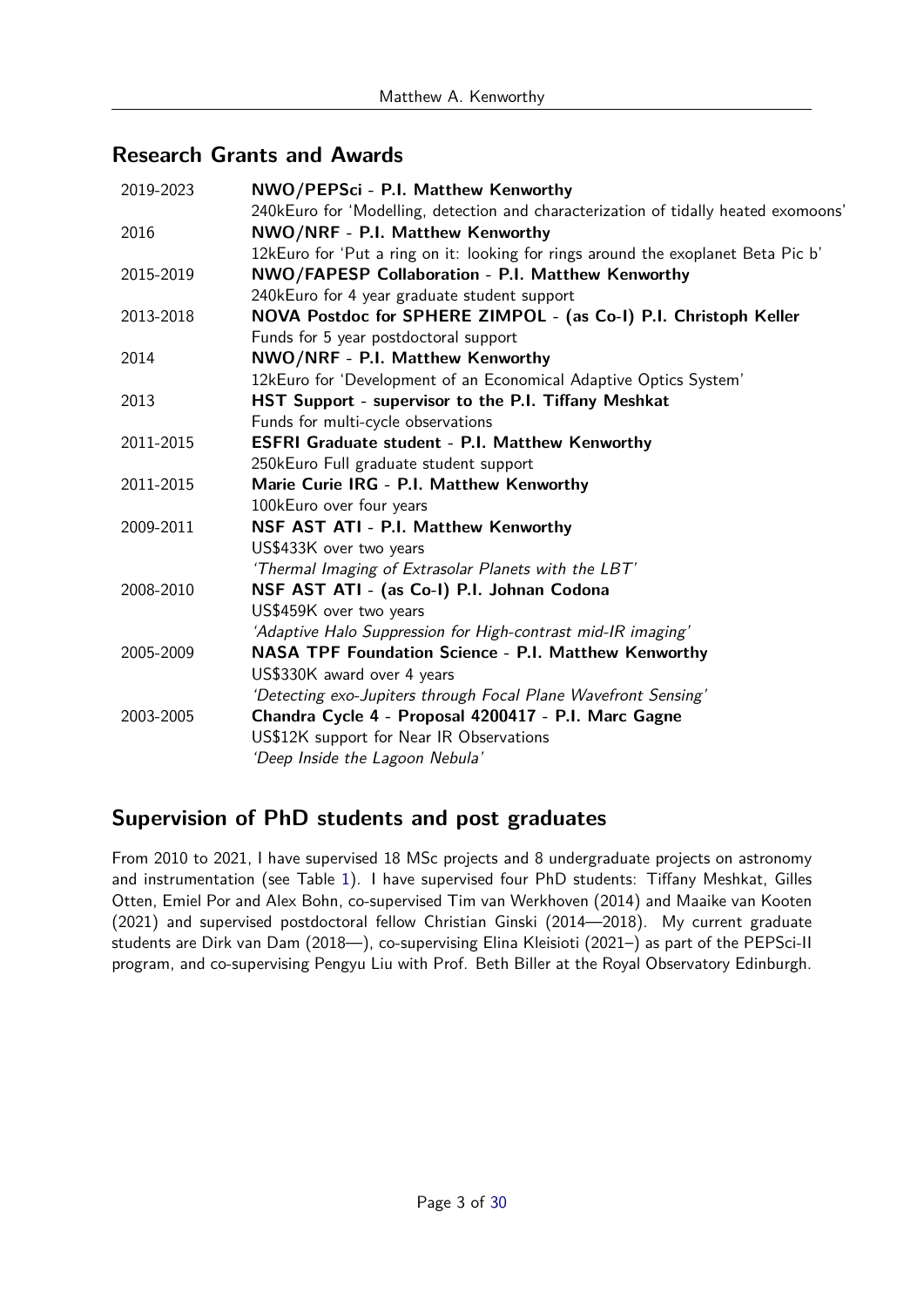<span id="page-3-0"></span>

| <b>Students</b>                         | <b>Degree</b>   | <b>Title</b>                                                                                              | <b>Date</b> |
|-----------------------------------------|-----------------|-----------------------------------------------------------------------------------------------------------|-------------|
| Jens Hoeijmakers and<br>Ritse           | Bachelor        | "Looking for faint stellar companions to A-type stars using image convolution"                            | 2010/11     |
| Heinsbroek                              |                 |                                                                                                           |             |
| Sascha Zeegers                          | Masters         | "Feasibility of transit spectroscopy of nearby debris disks"                                              | 2011/12     |
| Joris Voorn                             | Bachelor        | "Stability of multimode fibers for exoplanet spectroscopy"                                                | 2011/12     |
| Mason Carney                            | Masters         | "Modeling a Stepped Luneberg Lens for All-Sky Imaging"                                                    | 2011/12     |
| <b>Tiffany Meshkat</b>                  | PhD             | "Extrasolar Planet Detection Through Spatially Resolved Observations"                                     | 2011/15     |
| Gilles Otten                            | PhD             | "Suppressing a Sea of Starlight: Enabling technology for the direct imaging of exoplan-<br>ets"           | 2011/16     |
| Ari Karisli and Stefano Meta-           | <b>Bachelor</b> | "Allskycam at Leiden Observatory"                                                                         | 2013        |
| funi                                    |                 |                                                                                                           |             |
| Emiel Por                               | Bachelor        | "Sparse Aperture Masking at the Leiden Old Observatory"                                                   | 2013        |
| Arisa Hatagaya                          | Masters         | "The Search for Transiting Exoplanets in the Beta Pictoris System using the Box-Fitting                   | 2013/14     |
|                                         |                 | Least Squares Algorithm"                                                                                  |             |
| Luis Henry Quiroga Nunez                | Masters         | "Principal Component Analysis of HST Coronagraphic Images to detect circumstellar<br>disk structure"      | 2013/14     |
| Tim van Werkhoven                       | Other           | "Exomoons in the J1407 system"                                                                            | 2013/14     |
| Martijn Oei                             | <b>Bachelor</b> | "Towards a polarization-induced dOTF wavefront sensor"                                                    | 2014        |
| Pim Overgaauw                           | Masters         | "Finding the Drake Equation for Tidally Heated Exomoons"                                                  | 2014        |
| Julia Heuritsch                         | Masters         | "Looking for transiting exo-ring planetary systems in archival data"                                      | 2014/15     |
| Kiera Brooks                            | Masters         | "On-sky testing of the Polarization dOTF Wavefront Sensor Camera"                                         | 2014/15     |
| Lennart van Sluijs and Denis<br>Vandael | Bachelor        | "Transmission through the debris disk of the solar-like star HD 107146 from a distant<br>occulted galaxy" | 2015/16     |
| Emiel Por                               | PhD             | "Focal Plane Wavefront Sensing for Exoplanet detection"                                                   | 2016        |
| Robin Mentel                            | Other           | "Constraining the orbital period of the ringed companion J1407b with photographic                         | 2016        |
|                                         |                 | plate and CCD data"                                                                                       |             |
| Patrick Dorval                          | Masters         | "bRing: Continuous Monitoring of the Beta Pictoris Hill Sphere Transit"                                   | 2016/17     |
| Dirk van Dam                            | Masters         | "High Resolution Polarisation Imaging of 1SWASP J140747.93-394542.6: The Search                           | 2016/17     |
|                                         |                 | for an Extrasolar Ring System"                                                                            |             |
| Bharath Chowdhary Nagam                 | Masters         | "New Mass and Orbital constraints of J1407b"                                                              | 2016/17     |
|                                         |                 | Continued on next page                                                                                    |             |

Table 1: Students directly supervised by Matthew Kenworthy

Matthew A. Kenworthy Matthew A. Kenworthy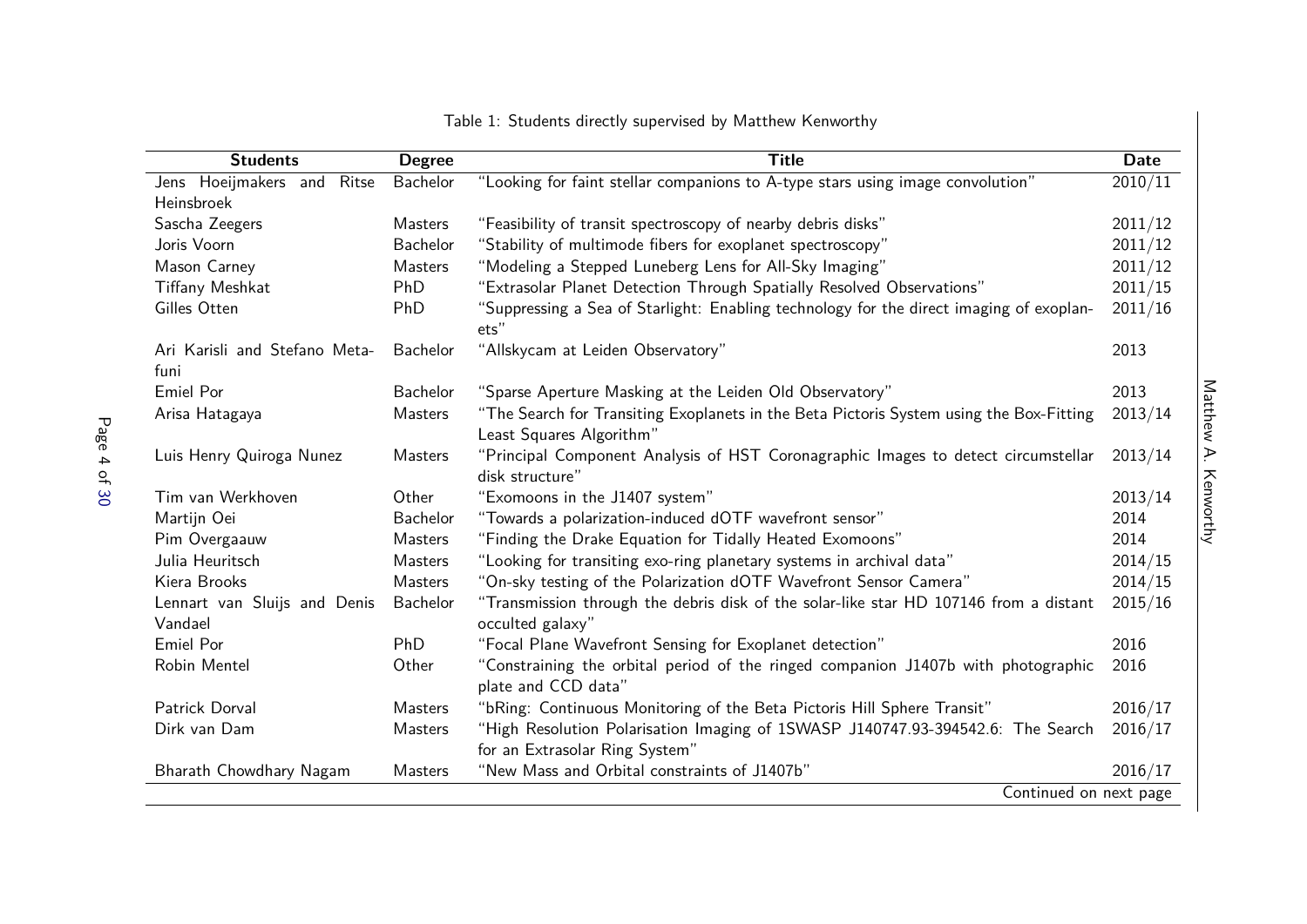|                                          |                 | $a$ rabig $I =$ continued from previous page                                                           |         |
|------------------------------------------|-----------------|--------------------------------------------------------------------------------------------------------|---------|
| <b>Students</b>                          | <b>Degree</b>   | Title                                                                                                  | Date    |
| Samuel Mellon                            | <b>PhD</b>      | "The Beta Pictoris b Ring (bRing) Survey of the Southern Sky"                                          | 2016/19 |
| Alexander Bohn                           | <b>PhD</b>      | "The YOUNG SUNS Survey for Exoplanets in Sco Cen"                                                      | 2017    |
| Erik Weenk and Marit Mol Lous            | <b>Bachelor</b> | "Looking for Beta Pic c"                                                                               | 2017    |
| Nilofar Khorshid                         | Masters         | "Improving the Photometric Precision of bRing by Constructing a PSF Map"                               | 2017/18 |
| Jorge Andres Villa Vandez                | Masters         | "Searching for Exoplanetary Rings with SUPERWASP and Gaia"                                             | 2017/18 |
| Dirk van Dam                             | PhD             | "Exorings"                                                                                             | 2018    |
| Lennart van Sluijs                       | Masters         | "Spectroscopic Transit Search: a self-calibrating method for detecting planets around<br>bright stars" | 2018/19 |
| Rachel Losacco                           | Masters         | "Lava Rainbows of 55 Cancri e"                                                                         | 2018/19 |
| Christiaan Dik and Stan Bar-<br>mentloo  | Bachelor        | "Looking for transiting planets around J1407"                                                          | 2019/20 |
| & Rosa<br>Sanna Heesakkers<br>Hoogenboom | <b>Bachelor</b> | "Light Curves of the Brightest Stars"                                                                  | 2019/20 |
| Andy Schmit                              | Masters         | "Finding Ring Systems in TESS light curves and putting constaints on lifetimes"                        | 2019/20 |
| Christopher Seay                         | Masters         | "Finding Extrasolar Companions Around Sun-like Stars in the Sco-Cen Association"                       | 2019/20 |
| Aniek van Ogtrop                         | Masters         | "Observing nova explosions using bRing"                                                                | 2019/20 |
| Sacha van Ruiten                         | <b>Bachelor</b> | "Observability of Tidally Heated Exomoons with METIS"                                                  | 2019/20 |
| Ruoyan Wang                              | Masters         | "Cataloging and Visualizing Cradles of Planet Formation"                                               | 2019/20 |

**Table 1 – continued from previous page**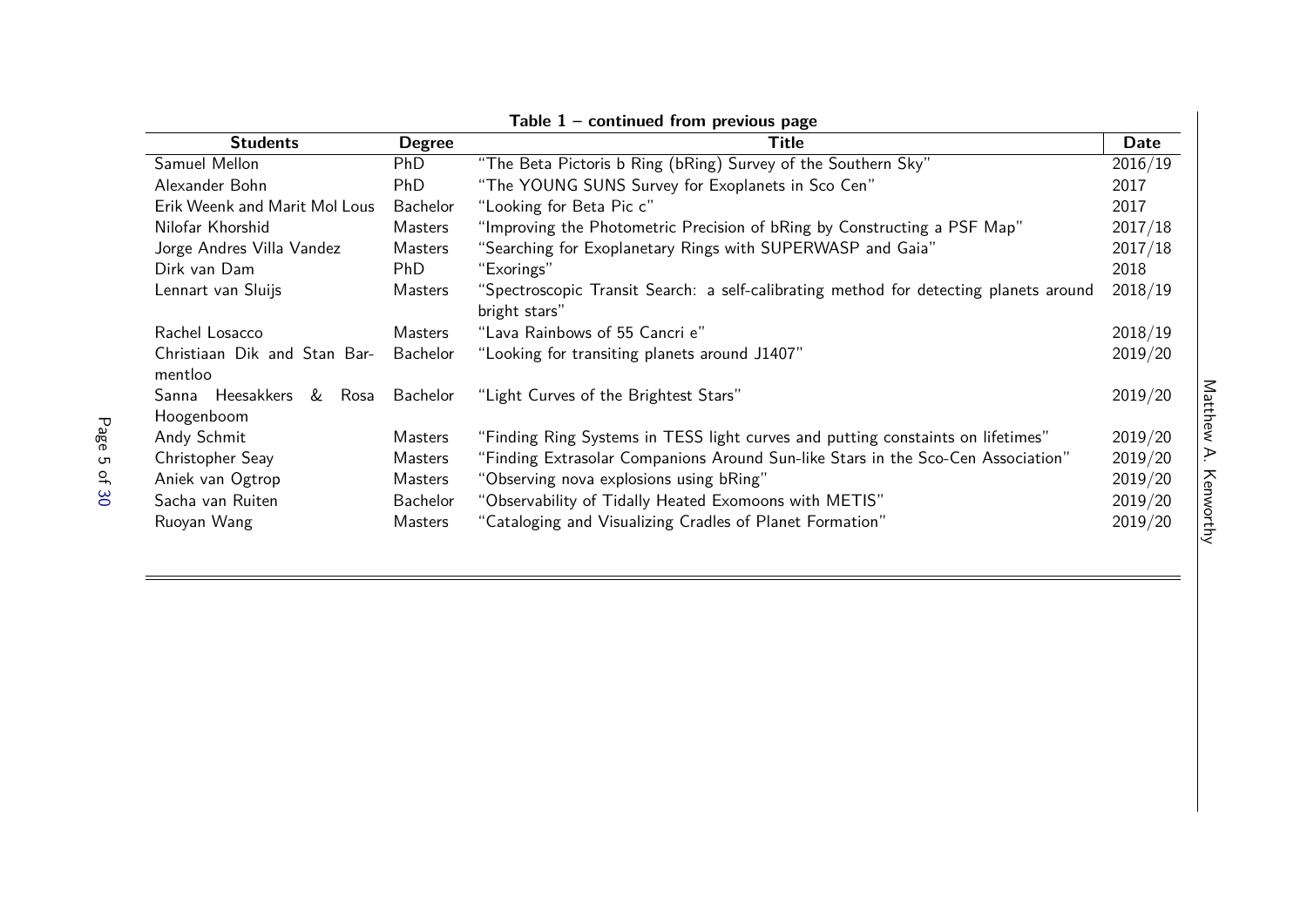## **Service & Committees (Institutional, active in italics)**

I contribute to the Leiden Observatory department in several areas of management and administration, notably:

- Diversity Committee 2019—
- Editor of Leiden Observatory Annual Report 2018—
- Social Committee 2018—
- Opleidingscommissie van Natuurkunde en Sterrenkunde 2014—
- Opleidingscommissie 2014—
- Masters Admission Committee 2014—2019
- Promotie Belidings Committee 2013—2014, 2021: Leiden Observatory has one of the largest graduate programs in Europe with over 70 students in the academic year 2013. We talk with all the students once a year to listen to any concerns they might have and to ensure that they are progressing with their studies.
- Leiden Observatory Colloquium organiser 2011—2014.
- Masters Student Astronomy colloquium 2010—2012.

## **Service & Committees (External, active in bold)**

- 2021 JWST Cycle 1 Reviewer.
- 2018-2021 Reviewer for NWO VENI proposals.
- **2012— Coronagraphic design lead** for [ERIS,](http://www.eso.org/sci/facilities/develop/instruments/eris.html) a second generation thermal infrared imaging camera for the VLT.
- 2013—2016 ING Time Allocation Committee.
- **Program Committee for the SPIE Astronomical Telescopes + Instrumentation 2016, 2018, 2020**
- 2014—2018 Simulations of first light [E-ELT](http://www.eso.org/public/unitedkingdom/teles-instr/e-elt/) instrument Workshop Organiser, with the goal to unify the atmospheric and instrument parameters for consistent modeling.
- 2014—2016 [ESO Users Committee,](http://www.eso.org/public/about-eso/committees/uc/uc2014.html) representing the opinions of Dutch astronomers to the European Southern Observatory.
- 2012—2018 Coronagraphic design lead for the E-ELT instrument METIS as part of an international consortium.
- Review papers for ApJ, PASP, MNRAS, and other major astronomy journals.
- 2013 Group leader for the Rocky Exoplanets panel on the NWO [PEPSci](http://www.nwo.nl/en/research-and-results/programmes/planetary+and+exoplanetary+research+programme) program, coordinating several proposals within the funding agency.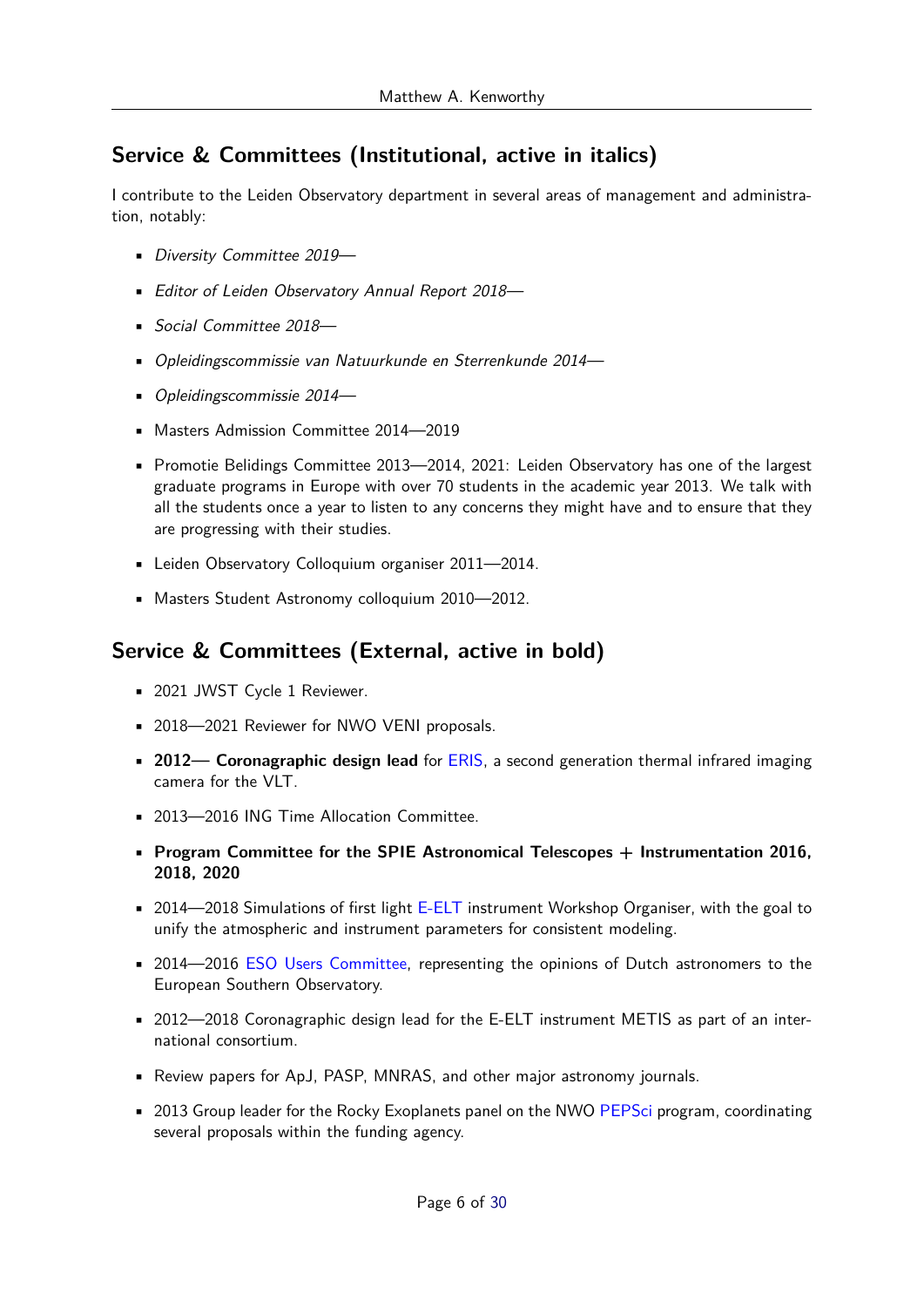- 2011—2014 NOVA Colloquium Organiser for the four astronomy institutes, organising week long visits from international prominent researchers.
- **NSF and ERC Panel Reviewer** in 2010, 2013, 2015 and 2016, typically reading over a dozen proposals and acting as lead reviewer on 3 to 4 proposals each time.
- Reviewer for several international astronomy proposals.
- Canadian National Science Panel Reviewer in 2012.
- [Lorentz Center Workshop](http://lorentzcenter.nl/) Organiser for:
	- **–** ["Tackling the Complexities of Substellar Objects"](https://www.lorentzcenter.nl/tackling-the-complexities-of-substellar-objects.html) in February 2020.
	- **–** ["Rocks, Rubble and Rings: Understanding Deep and Irregular Transits"](http://home.strw.leidenuniv.nl/~kenworthy/rocks_rubble_rings) in October 2016.
	- **–** ["Combining Coronagraphs and Wavefront Control"](http://home.strw.leidenuniv.nl/~kenworthy/nospeckles) in October 2014.
	- **–** ["How to find our Nearest Neighbours"](http://home.strw.leidenuniv.nl/~kenworthy/neighbours) in October 2012

### **Invited Colloquia and Research Talks**

- 2022 January University of Toronto Astronomy Colloquium
- 2021 September George Mason University
- 2021 May University of Innsbruck Seminar
- 2021 March Stockholm Astronomy Seminar
- 2021 January UCSC Astronomy Seminar
- 2021 January MPIA Coffee Morning
- 2021 January AAVSO Webinar (Remote)
- 2020 May Origins Seminar at Steward Observatory/LPL (Remote)
- 2020 April Saint Andrews Lunch Talk (Remote)
- 2020 April Queens University Belfast Colloquium (Remote)
- 2020 March Exeter Astrophysics Colloquium
- 2020 February Patreon talk at Science Mueseum, London
- 2020 January Oxford Astrophysics Colloquium, Oxford University
- 2020 January HCI Workshop Direct Imaging review (Invited talk), Berlin
- 2019 November Leicester University
- 2019 September PLATO Science Meeting (Invited Talk), Warwick University
- 2019 May NOAO Flash Talk
- 2019 May SESE Coffee Talk, Arizona State University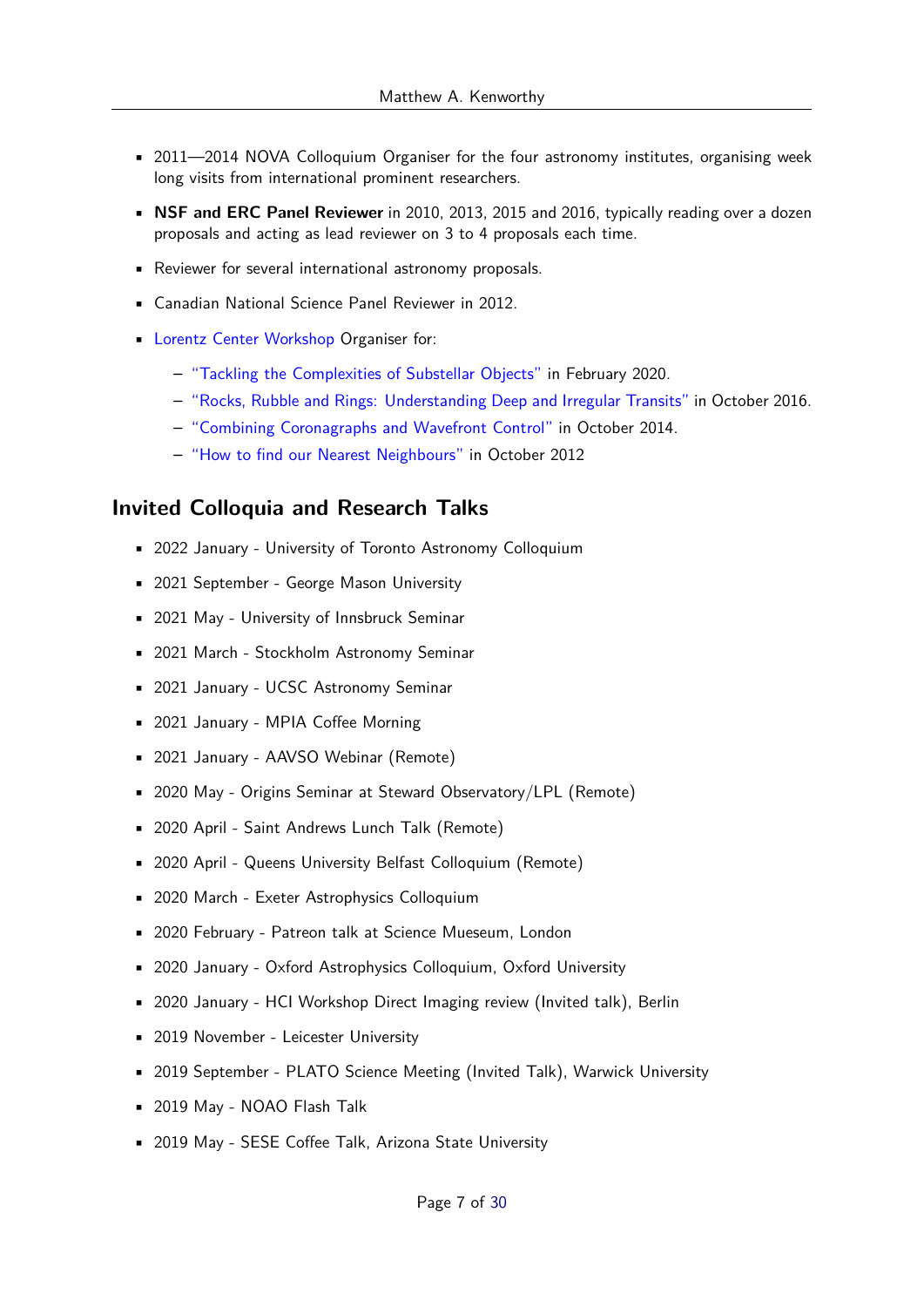- 2018 November ROE Coffee Talk, Edinburgh
- 2018 June Exeter Astrophysics Colloquium
- 2018 April Caltech Coffee Talk
- 2018 April JPL/MPIA Workshop
- 2017 October NAOJ, Japan
- 2017 October ELSI, Kobe
- 2017 September Imperial College
- 2017 August Exorings, Boise, ID
- 2017 May University of Marburg
- 2017 April Joan van der Waals, Leiden Physics
- 2017 January Aarhus University
- 2016 August BRITE Consortium
- 2016 May NAC
- 2016 May University of Wisconsin, Madison Lunch Talk
- 2016 April NOAO FLASH Lunch Talk
- 2016 February TU Delft
- 2016 January Queens University Belfast
- 2015 December Oxford University
- 2015 November University of Cardiff
- 2015 September Keynote talk at EPSC, Nantes.
- 2015 July University of Cambridge
- 2015 April University of Warwick
- 2015 April SRON, NL
- 2015 March University of Exeter
- 2015 February ETH Zurich
- 2014 November Royal Observatory Edinburgh
- 2014 October University College London
- 2014 June Gordon Research Conference
- 2013 October Grenoble Observatory
- 2013 April STScI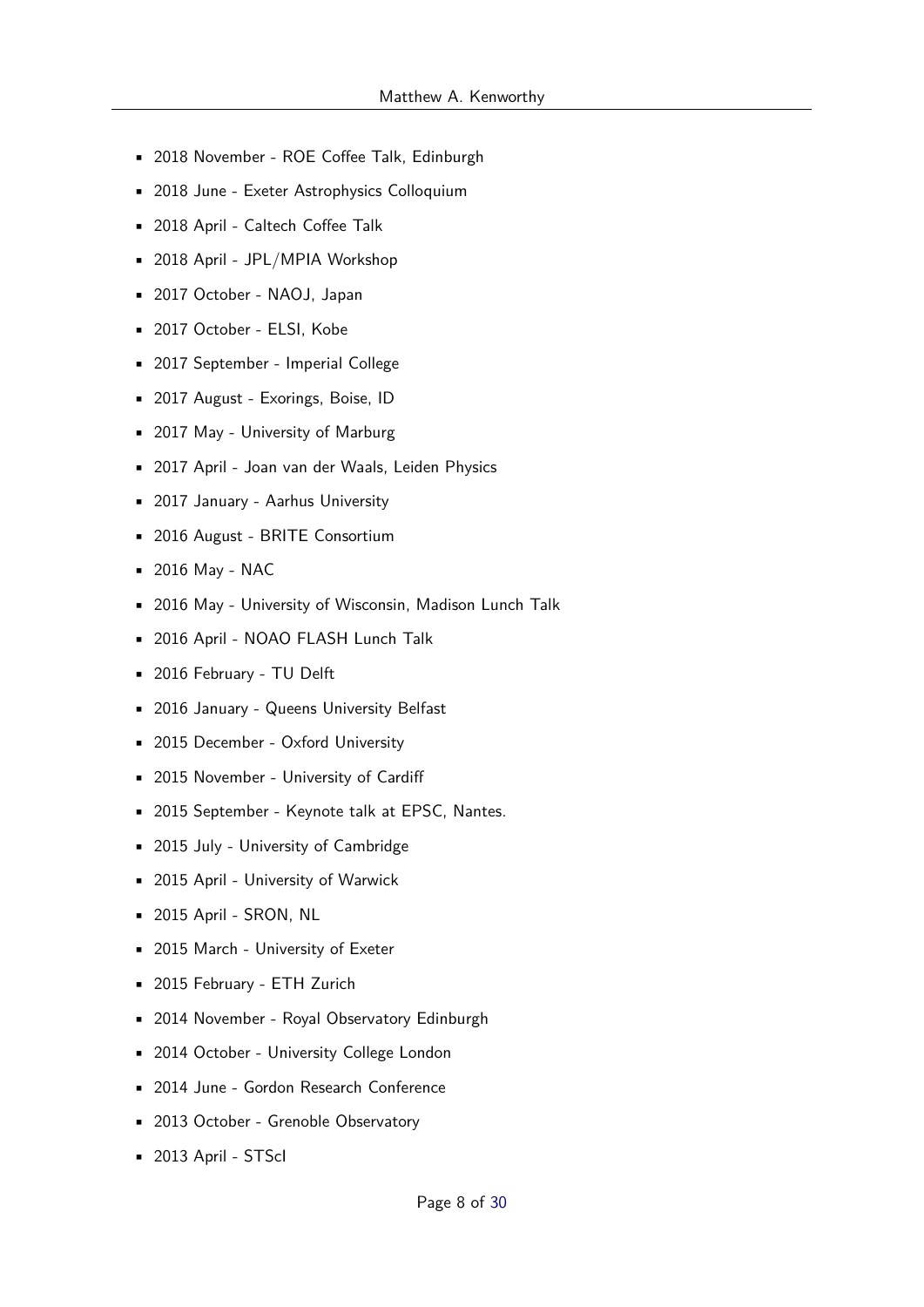- 2012 December ACAO Summer School
- 2012 September ASTRON Colloquium
- 2012 April Lund Colloquium
- 2012 March Groningen
- 2012 March OSP II Talks
- 2011 September AO4ELT2 Conference
- 2011 September ESTEC
- 2011 April Groningen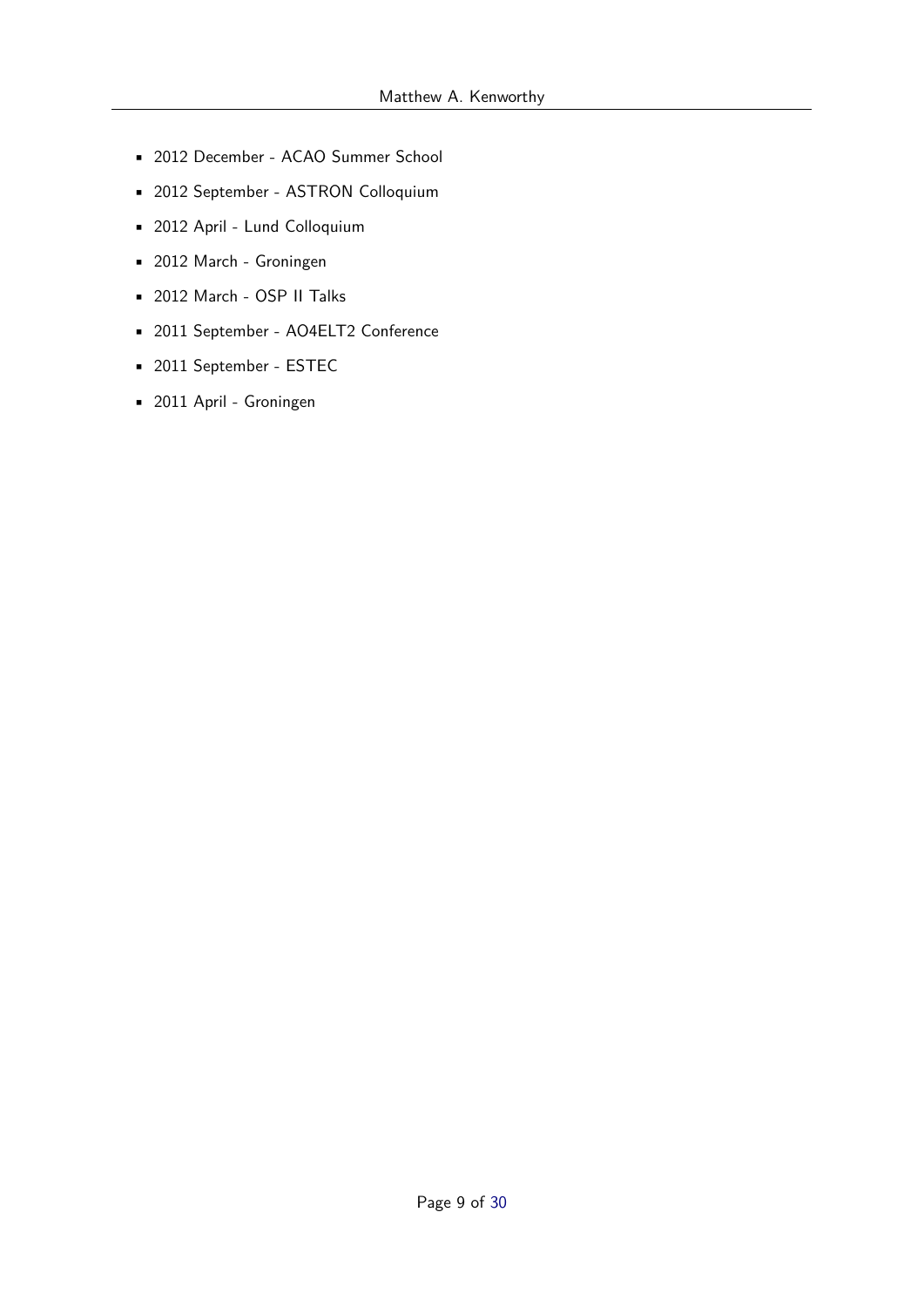### **Bibliography of Publications**

| citations for 214 bibliographic references in the Astrophysics Data System<br>3631 |  |
|------------------------------------------------------------------------------------|--|
| 119<br>Refereed publications                                                       |  |
| Hirsch h-index (i.e. 32 publications with $\geq$ 32 citations)<br><sup>32</sup>    |  |
| <b>SPIE</b> Instrumentation Papers<br>58                                           |  |

[Google Scholar citations](http://scholar.google.nl/citations?user=jEu1Ad4AAAAJ&hl=en)

#### **Refereed Papers**

- A127. [Unveiling wide-orbit companions to K-type stars in Sco-Cen with Gaia EDR3](https://ui.adsabs.harvard.edu/abs/2022A&A...657A..53B) Bohn, A. J., Ginski, C., Kenworthy, M. A., Mamajek, E. E., Meshkat, T., Pecaut, M. J., Reggiani, M., et al., **2022**, A&A, 657, A53.
- A126. [A wide-orbit giant planet in the high-mass b Centauri binary system](https://ui.adsabs.harvard.edu/abs/2021Natur.600..231J) Janson, M., Gratton, R., Rodet, L., Vigan, A., Bonnefoy, M., Delorme, P., Mamajek, E. E., et al., **2021**, Natur, 600, 231.
- A125. [K2 Discovery of a Circumsecondary Disk Transiting EPIC 220208795](https://ui.adsabs.harvard.edu/abs/2021arXiv211015086V) van der Kamp, L., van Dam, D. M., Kenworthy, M. A., Mamajek, E. E., & Pojmański, G., **2021**, arXiv, arXiv:2110.15086.
- A124. [Detecting life outside our solar system with a large high-contrast-imaging mission](https://ui.adsabs.harvard.edu/abs/2021ExA...tmp..124S) Snellen, I. A. G., Snik, F., Kenworthy, M., Albrecht, S., Anglada-Escudé, G., Baraffe, I., Baudoz, P., et al., **2021**, ExA...tmp,.
- A123. [High-contrast observations of brown dwarf companion HR 2562 B with the vector Apodizing](https://ui.adsabs.harvard.edu/abs/2021MNRAS.506.3224S) [Phase Plate coronagraph](https://ui.adsabs.harvard.edu/abs/2021MNRAS.506.3224S) Sutlieff, B. J., Bohn, A. J., Birkby, J. L., Kenworthy, M. A., Morzinski, K. M., Doelman, D. S., Males, J. R., et al., **2021**, MNRAS, 506, 3224.
- A122. [Exoplanets with ELT-METIS. I. Estimating the direct imaging exoplanet yield around stars](https://ui.adsabs.harvard.edu/abs/2021A&A...653A...8B) [within 6.5 parsecs](https://ui.adsabs.harvard.edu/abs/2021A&A...653A...8B) Bowens, R., Meyer, M. R., Delacroix, C., Absil, O., van Boekel, R., Quanz, S. P., Shinde, M., et al., **2021**, A&A, 653, A8.
- A121. [A search for transiting companions in the J1407 \(V1400 Cen\) system](https://ui.adsabs.harvard.edu/abs/2021A&A...652A.117B) Barmentloo, S., Dik, C., Kenworthy, M. A., Mamajek, E. E., Hambsch, F.-J., Reichart, D. E., Rodriguez, J. E., & van Dam, D. M., **2021**, A&A, 652, A117.
- A120. [Spectral and angular differential imaging with SPHERE/IFS. Assessing the performance of](https://ui.adsabs.harvard.edu/abs/2021A&A...652A..33K) [various PCA-based approaches to PSF subtraction](https://ui.adsabs.harvard.edu/abs/2021A&A...652A..33K) Kiefer, S., Bohn, A. J., Quanz, S. P., Kenworthy, M., & Stolker, T., **2021**, A&A, 652, A33.
- A119. [Pupil-Plane Phase Apodization](https://ui.adsabs.harvard.edu/abs/2021hai3.book..377K) Kenworthy, M. A., Codona, J. L., & Snik, F., **2021**, hai3.book, 377.
- A118. The  $^{13}$ [CO-rich atmosphere of a young accreting super-Jupiter](https://ui.adsabs.harvard.edu/abs/2021Natur.595..370Z) Zhang, Y., Snellen, I. A. G., Bohn, A. J., Mollière, P., Ginski, C., Hoeijmakers, H. J., Kenworthy, M. A., et al., **2021**, Natur, 595, 370.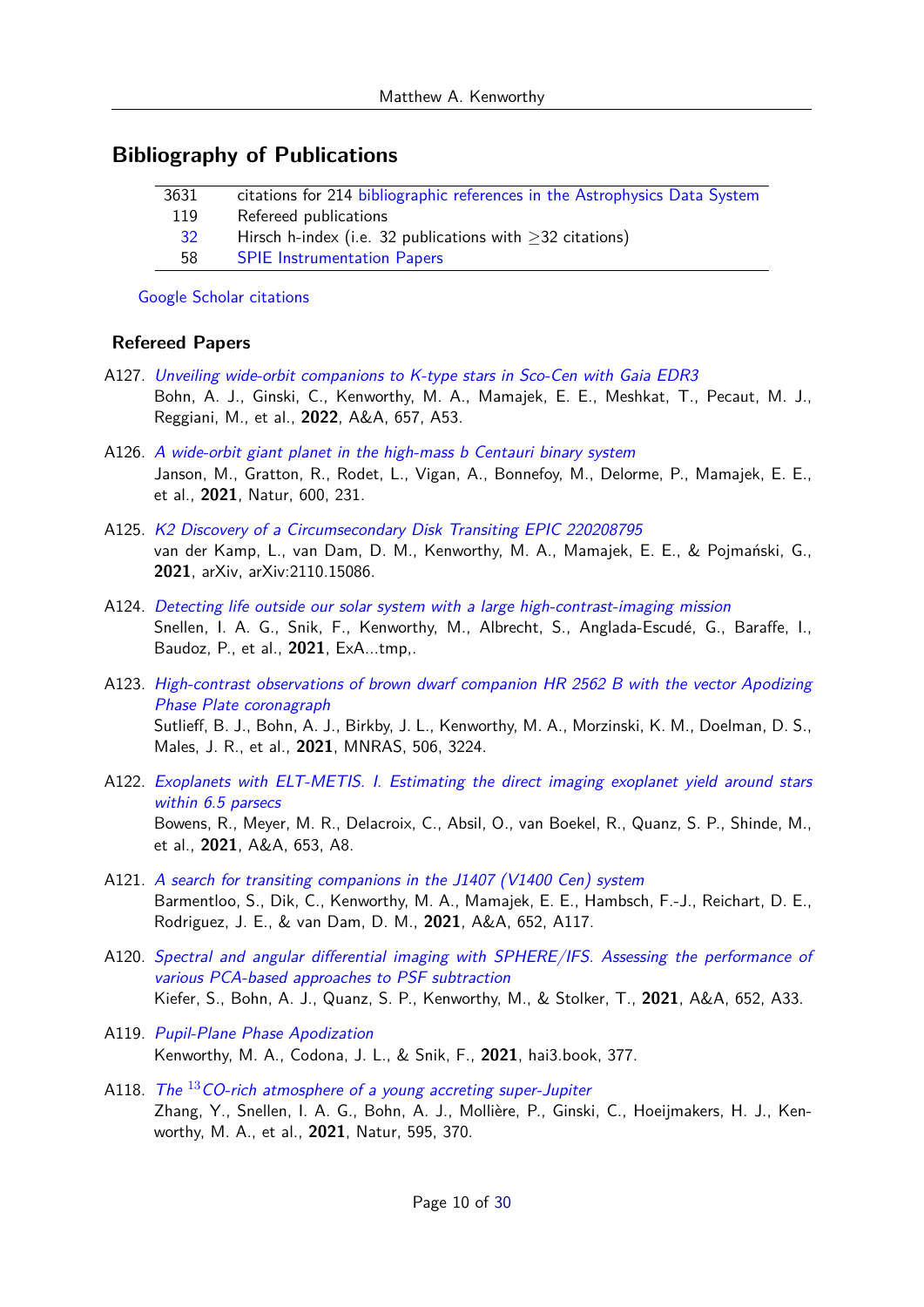A117. [Lessons learned from SPHERE for the astrometric strategy of the next generation of exoplanet](https://ui.adsabs.harvard.edu/abs/2021JATIS...7c5004M) [imaging instruments](https://ui.adsabs.harvard.edu/abs/2021JATIS...7c5004M)

Maire, A.-L., Langlois, M., Delorme, P., Chauvin, G., Gratton, R., Vigan, A., Girard, J. H., et al., **2021**, JATIS, 7, 035004.

- A116. [High-precision Astrometric Studies in Direct Imaging with SPHERE](https://ui.adsabs.harvard.edu/abs/2021Msngr.183....7M) Maire, A.-L., Chauvin, G., Vigan, A., Gratton, R., Langlois, M., Girard, J. H., Kenworthy, M. A., et al., **2021**, Msngr, 183, 7.
- A115. [Vector-apodizing phase plate coronagraph: design, current performance, and future develop](https://ui.adsabs.harvard.edu/abs/2021ApOpt..60D..52D)[ment \[Invited\]](https://ui.adsabs.harvard.edu/abs/2021ApOpt..60D..52D) Doelman, D. S., Snik, F., Por, E. H., Bos, S. P., Otten, G. P. P. L., Kenworthy, M., Haffert, S. Y., et al., **2021**, ApOpt, 60, D52.
- A114. [A MUSE view of the asymmetric jet from HD 163296](https://ui.adsabs.harvard.edu/abs/2021A&A...650L...6X) Xie, C., Haffert, S. Y., de Boer, J., Kenworthy, M. A., Brinchmann, J., Girard, J., Snellen, I. A. G., & Keller, C. U., **2021**, A&A, 650, L6.
- A113. [A high-contrast search for variability in HR 8799bc with VLT-SPHERE](https://ui.adsabs.harvard.edu/abs/2021MNRAS.503..743B) Biller, B. A., Apai, D., Bonnefoy, M., Desidera, S., Gratton, R., Kasper, M., Kenworthy, M., et al., **2021**, MNRAS, 503, 743.
- A112. [Discovery of a directly imaged planet to the young solar analog YSES 2](https://ui.adsabs.harvard.edu/abs/2021A&A...648A..73B) Bohn, A. J., Ginski, C., Kenworthy, M. A., Mamajek, E. E., Pecaut, M. J., Mugrauer, M., Vogt, N., et al., **2021**, A&A, 648, A73.
- A111. The *β* [Pictoris b Hill sphere transit campaign. I. Photometric limits to dust and rings](https://ui.adsabs.harvard.edu/abs/2021A&A...648A..15K) Kenworthy, M. A., Mellon, S. N., Bailey, J. I., Stuik, R., Dorval, P., Talens, G. J. J., Crawford, S. R., et al., **2021**, A&A, 648, A15.
- A110. [BEAST begins: sample characteristics and survey performance of the B-star Exoplanet Abun](https://ui.adsabs.harvard.edu/abs/2021A&A...646A.164J)[dance Study](https://ui.adsabs.harvard.edu/abs/2021A&A...646A.164J) Janson, M., Squicciarini, V., Delorme, P., Gratton, R., Bonnefoy, M., Reffert, S., Mamajek, E. E., et al., **2021**, A&A, 646, A164.
- A109. [Periodic brightening of Kepler light curves: investigating the possibility of forward scattering](https://ui.adsabs.harvard.edu/abs/2020MNRAS.499.2817V) [due to dust clouds](https://ui.adsabs.harvard.edu/abs/2020MNRAS.499.2817V) van Kooten, M. A. M., Kenworthy, M., & Doelman, N., **2020**, MNRAS, 499, 2817.
- A108. [An Asymmetric Eclipse Seen toward the Pre-main-sequence Binary System V928 Tau](https://ui.adsabs.harvard.edu/abs/2020AJ....160..285V) van Dam, D. M., Kenworthy, M. A., David, T. J., Mamajek, E. E., Hillenbrand, L. A., Cody, A. M., Howard, A. W., et al., **2020**, AJ, 160, 285.
- A107. [Searching for proto-planets with MUSE](https://ui.adsabs.harvard.edu/abs/2020A&A...644A.149X) Xie, C., Haffert, S. Y., de Boer, J., Kenworthy, M. A., Brinchmann, J., Girard, J., Snellen, I. A. G., & Keller, C. U., **2020**, A&A, 644, A149.
- A106. [METIS high-contrast imaging: design and expected performance \(Erratum\)](https://ui.adsabs.harvard.edu/abs/2020JATIS...6d9801C) Carlomagno, B., Delacroix, C., Absil, O., Cantalloube, F., de Xivry, G. O., Pathak, P., Agocs, T., et al., **2020**, JATIS, 6, 049801.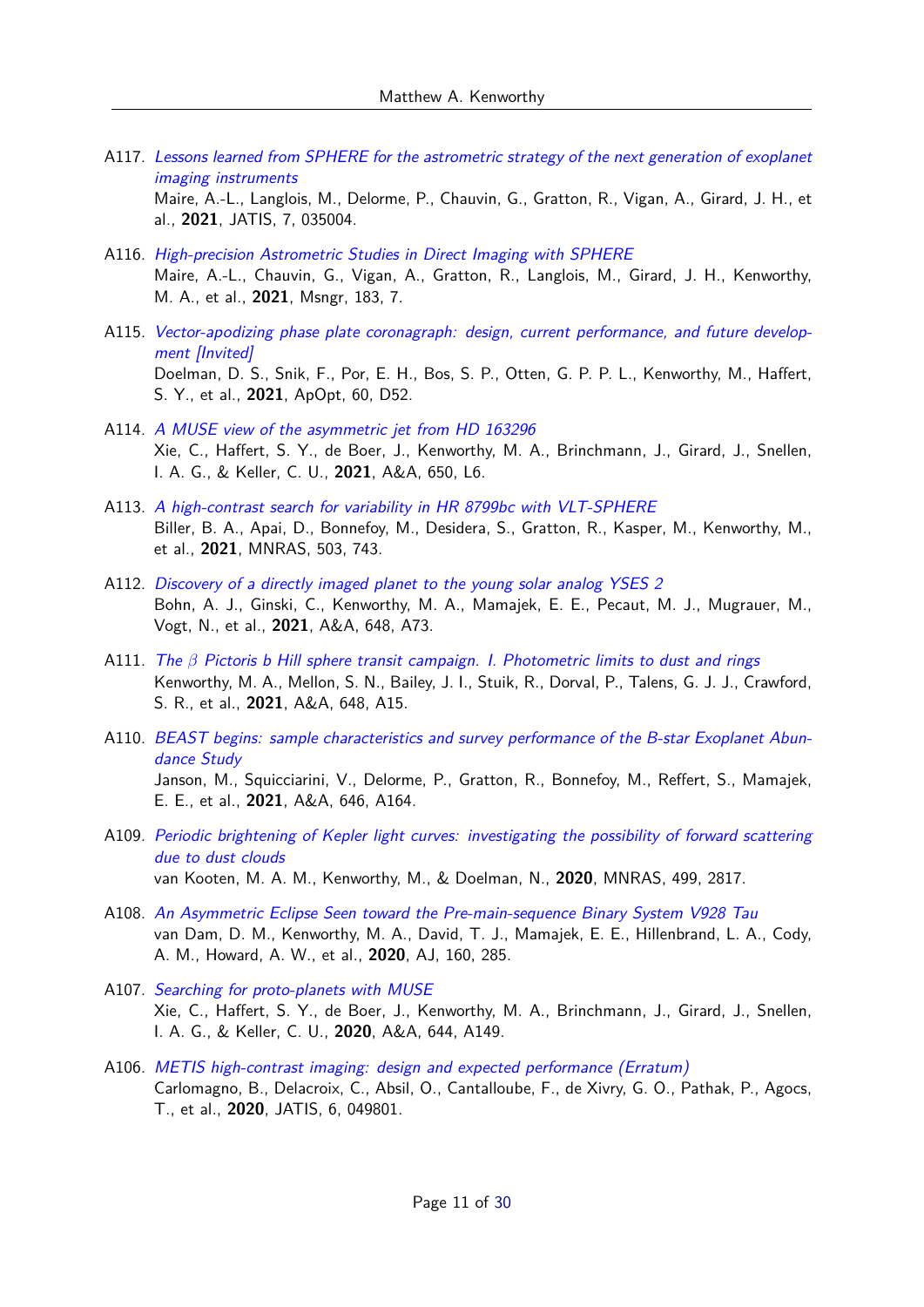A105. [Disk Evolution Study Through Imaging of Nearby Young Stars \(DESTINYS\): A close low-mass](https://ui.adsabs.harvard.edu/abs/2020A&A...642A.119G) [companion to ET Cha](https://ui.adsabs.harvard.edu/abs/2020A&A...642A.119G)

Ginski, C., Ménard, F., Rab, C., Mamajek, E. E., van Holstein, R. G., Benisty, M., Manara, C. F., et al., **2020**, A&A, 642, A119.

- A104. Unveiling the *β* [Pictoris system, coupling high contrast imaging, interferometric, and radial](https://ui.adsabs.harvard.edu/abs/2020A&A...642A..18L) [velocity data](https://ui.adsabs.harvard.edu/abs/2020A&A...642A..18L) Lagrange, A. M., Rubini, P., Nowak, M., Lacour, S., Grandjean, A., Boccaletti, A., Langlois, M., et al., **2020**, A&A, 642, A18.
- A103. [Publisher Correction: A planet within the debris disk around the pre-main-sequence star AU](https://ui.adsabs.harvard.edu/abs/2020Natur.583E..31P) **[Microscopii](https://ui.adsabs.harvard.edu/abs/2020Natur.583E..31P)** Plavchan, P., Barclay, T., Gagné, J., Gao, P., Cale, B., Matzko, W., Dragomir, D., et al., **2020**, Natur, 583, E31.
- A102. [A low-mass stellar companion to the young variable star RZ Psc](https://ui.adsabs.harvard.edu/abs/2020MNRAS.496L..75K) Kennedy, G. M., Ginski, C., Kenworthy, M. A., Benisty, M., Henning, T., van Holstein, R. G., Kral, Q., et al., **2020**, MNRAS, 496, L75.
- A101. [METIS high-contrast imaging: design and expected performance](https://ui.adsabs.harvard.edu/abs/2020JATIS...6c5005C) Carlomagno, B., Delacroix, C., Absil, O., Cantalloube, F., Orban de Xivry, G., Pathak, P., Agocs, T., et al., **2020**, JATIS, 6, 035005.
- A100. [Two Directly Imaged, Wide-orbit Giant Planets around the Young, Solar Analog TYC 8998-](https://ui.adsabs.harvard.edu/abs/2020ApJ...898L..16B) [760-1](https://ui.adsabs.harvard.edu/abs/2020ApJ...898L..16B) Bohn, A. J., Kenworthy, M. A., Ginski, C., Rieder, S., Mamajek, E. E., Meshkat, T., Pecaut, M. J., et al., **2020**, ApJL, 898, L16.
- A99. [A planet within the debris disk around the pre-main-sequence star AU Microscopii](https://ui.adsabs.harvard.edu/abs/2020Natur.582..497P) Plavchan, P., Barclay, T., Gagné, J., Gao, P., Cale, B., Matzko, W., Dragomir, D., et al., **2020**, Natur, 582, 497.
- A98. [First Images of the Protoplanetary Disk around PDS 201](https://ui.adsabs.harvard.edu/abs/2020AJ....159..252W) Wagner, K., Stone, J., Dong, R., Ertel, S., Apai, D., Doelman, D., Bohn, A., et al., **2020**, AJ, 159, 252.
- A97. [Robustness of prediction for extreme adaptive optics systems under various observing condi](https://ui.adsabs.harvard.edu/abs/2020A&A...636A..81V)[tions. An analysis using VLT/SPHERE adaptive optics data](https://ui.adsabs.harvard.edu/abs/2020A&A...636A..81V) van Kooten, M. A. M., Doelman, N., & Kenworthy, M., **2020**, A&A, 636, A81.
- A96. [A multiplicity study of transiting exoplanet host stars. II. Revised properties of transiting](https://ui.adsabs.harvard.edu/abs/2020A&A...635A..74S) [planetary systems with companions](https://ui.adsabs.harvard.edu/abs/2020A&A...635A..74S) Southworth, J., Bohn, A. J., Kenworthy, M. A., Ginski, C., & Mancini, L., **2020**, A&A, 635, A74.
- A95. [A multiplicity study of transiting exoplanet host stars. I. High-contrast imaging with VLT/SPHERE](https://ui.adsabs.harvard.edu/abs/2020A&A...635A..73B) Bohn, A. J., Southworth, J., Ginski, C., Kenworthy, M. A., Maxted, P. F. L., & Evans, D. F., **2020**, A&A, 635, A73.
- A94. [MASCARA-4 b/bRing-1 b: A retrograde hot Jupiter around a bright A-type star](https://ui.adsabs.harvard.edu/abs/2020A&A...635A..60D) Dorval, P., Talens, G. J. J., Otten, G. P. P. L., Brahm, R., Jordán, A., Torres, P., Vanzi, L., et al., **2020**, A&A, 635, A60.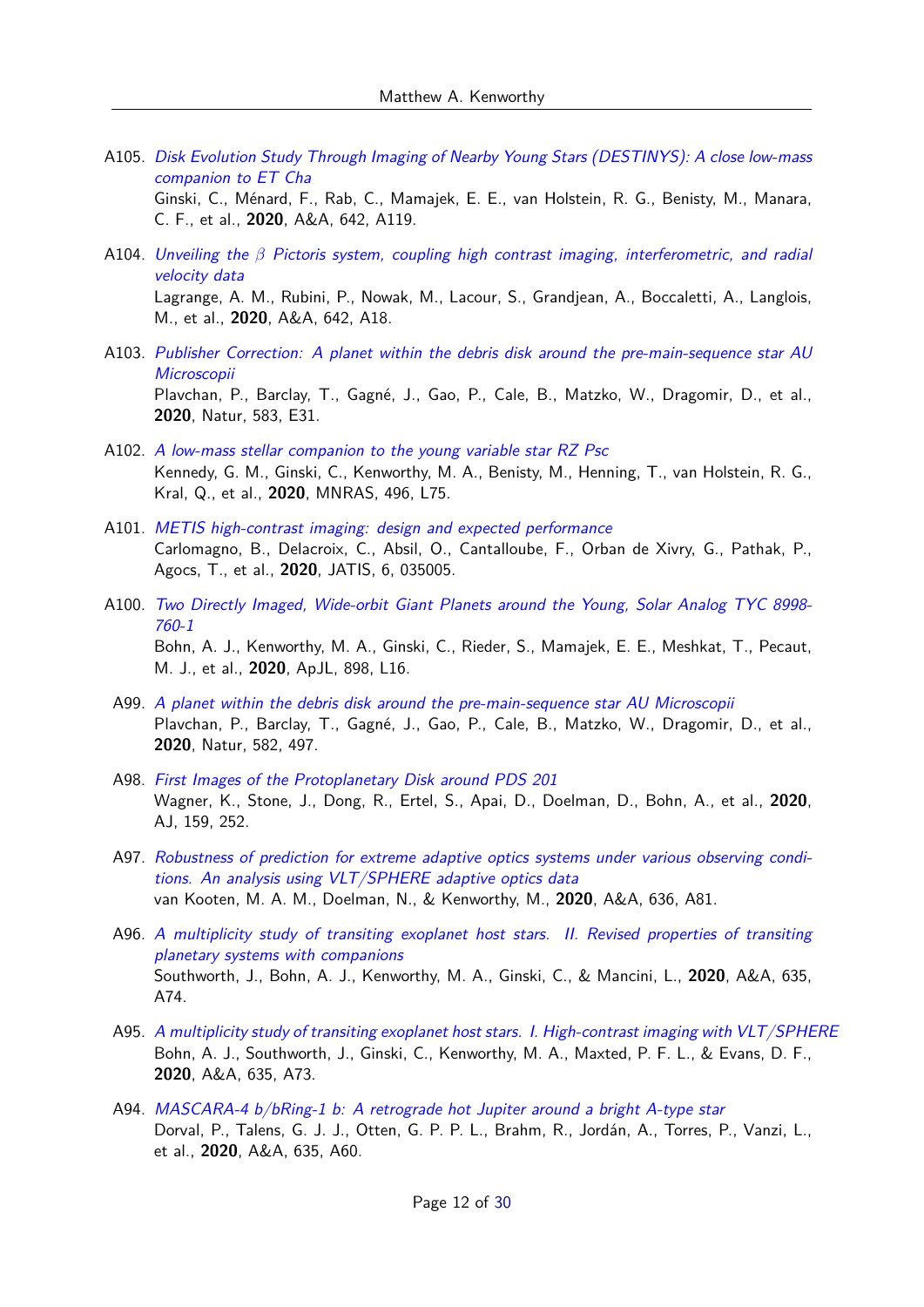- A93. [The Single-mode Complex Amplitude Refinement \(SCAR\) coronagraph. II. Lab verification,](https://ui.adsabs.harvard.edu/abs/2020A&A...635A..56H) [and toward the characterization of Proxima b](https://ui.adsabs.harvard.edu/abs/2020A&A...635A..56H) Haffert, S. Y., Por, E. H., Keller, C. U., Kenworthy, M. A., Doelman, D. S., Snik, F., & Escuti, M. J., **2020**, A&A, 635, A56.
- A92. [The Young Suns Exoplanet Survey: Detection of a wide-orbit planetary-mass companion to a](https://ui.adsabs.harvard.edu/abs/2020MNRAS.492..431B) [solar-type Sco-Cen member](https://ui.adsabs.harvard.edu/abs/2020MNRAS.492..431B) Bohn, A. J., Kenworthy, M. A., Ginski, C., Manara, C. F., Pecaut, M. J., de Boer, J., Keller, C. U., et al., **2020**, MNRAS, 492, 431.
- A91. [ALMA and NACO observations towards the young exoring transit system J1407 \(V1400 Cen\)](https://ui.adsabs.harvard.edu/abs/2020A&A...633A.115K) Kenworthy, M. A., Klaassen, P. D., Min, M., van der Marel, N., Bohn, A. J., Kama, M., Triaud, A., et al., **2020**, A&A, 633, A115.
- A90. [Bright Southern Variable Stars in the bRing Survey](https://ui.adsabs.harvard.edu/abs/2019ApJS..244...15M) Mellon, S. N., Mamajek, E. E., Stuik, R., Zwintz, K., Kenworthy, M. A., Talens, G. J. J., Burggraaff, O., et al., **2019**, ApJS, 244, 15.
- A89. [Revisiting the pulsational characteristics of the exoplanet host star](https://ui.adsabs.harvard.edu/abs/2019A&A...627A..28Z) *β* Pictoris Zwintz, K., Reese, D. R., Neiner, C., Pigulski, A., Kuschnig, R., Müllner, M., Zieba, S., et al., **2019**, A&A, 627, A28.
- A88. [Spectroscopic transit search: a self-calibrating method for detecting planets around bright](https://ui.adsabs.harvard.edu/abs/2019A&A...626A..97V) [stars](https://ui.adsabs.harvard.edu/abs/2019A&A...626A..97V) van Sluijs, L., de Mooij, E., Kenworthy, M., Celeste, M., Hooton, M. J., Mamajek, E. E., Sipőcz, B., et al., **2019**, A&A, 626, A97.
- A87. [The PDS 110 observing campaign photometric and spectroscopic observations reveal eclipses](https://ui.adsabs.harvard.edu/abs/2019MNRAS.485.1614O) [are aperiodic](https://ui.adsabs.harvard.edu/abs/2019MNRAS.485.1614O) Osborn, H. P., Kenworthy, M., Rodriguez, J. E., de Mooij, E. J. W., Kennedy, G. M., Relles, H., Gomez, E., et al., **2019**, MNRAS, 485, 1614.
- A86. [Impact of time-variant turbulence behavior on prediction for adaptive optics systems](https://ui.adsabs.harvard.edu/abs/2019JOSAA..36..731V) van Kooten, M., Doelman, N., & Kenworthy, M., **2019**, JOSAA, 36, 731.
- A85. [Transiting exocomets detected in broadband light by TESS in the](https://ui.adsabs.harvard.edu/abs/2019A&A...625L..13Z) *β* Pictoris system Zieba, S., Zwintz, K., Kenworthy, M. A., & Kennedy, G. M., **2019**, A&A, 625, L13.
- A84. [Discovery of a directly imaged disk in scattered light around the Sco-Cen member Wray 15-788](https://ui.adsabs.harvard.edu/abs/2019A&A...624A..87B) Bohn, A. J., Kenworthy, M. A., Ginski, C., Benisty, M., de Boer, J., Keller, C. U., Mamajek, E. E., et al., **2019**, A&A, 624, A87.
- A83. [The little dippers: transits of star-grazing exocomets?](https://ui.adsabs.harvard.edu/abs/2019MNRAS.483.3579A) Ansdell, M., Gaidos, E., Jacobs, T. L., Mann, A., Manara, C. F., Kennedy, G. M., Vanderburg, A., et al., **2019**, MNRAS, 483, 3579.
- A82. Discovery of *δ* [Scuti Pulsations in the Young Hybrid Debris Disk Star HD 156623](https://ui.adsabs.harvard.edu/abs/2019ApJ...870...36M) Mellon, S. N., Mamajek, E. E., Zwintz, K., David, T. J., Stuik, R., Talens, G. J. J., Dorval, P., et al., **2019**, ApJ, 870, 36.
- A81. Post-conjunction detection of *β* [Pictoris b with VLT/SPHERE](https://ui.adsabs.harvard.edu/abs/2019A&A...621L...8L) Lagrange, A.-M., Boccaletti, A., Langlois, M., Chauvin, G., Gratton, R., Beust, H., Desidera, S., et al., **2019**, A&A, 621, L8.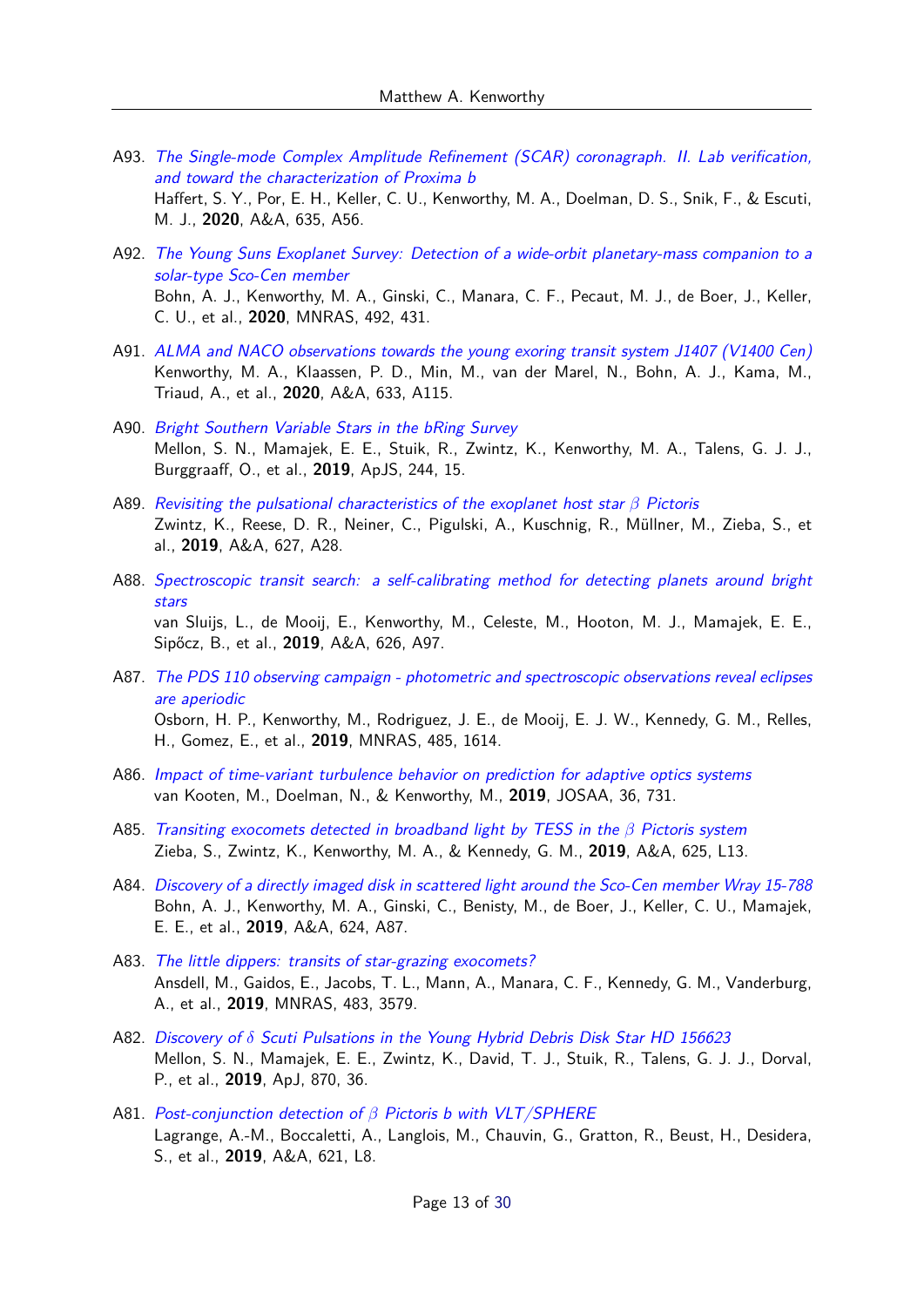- A80. [Substellar and low-mass dwarf identification with near-infrared imaging space observatories](https://ui.adsabs.harvard.edu/abs/2018A&A...620A.132H) Holwerda, B. W., Bridge, J. S., Ryan, R., Kenworthy, M. A., Pirzkal, N., Andersen, M., Wilkins, S., et al., **2018**, A&A, 620, A132.
- A79. [Constraining the period of the ringed secondary companion to the young star J1407 with](https://ui.adsabs.harvard.edu/abs/2018A&A...619A.157M) [photographic plates](https://ui.adsabs.harvard.edu/abs/2018A&A...619A.157M) Mentel, R. T., Kenworthy, M. A., Cameron, D. A., Scott, E. L., Mellon, S. N., Hudec, R., Birkby, J. L., et al., **2018**, A&A, 619, A157.
- A78. [Data calibration for the MASCARA and bRing instruments](https://ui.adsabs.harvard.edu/abs/2018A&A...619A.154T) Talens, G. J. J., Deul, E. R., Stuik, R., Burggraaff, O., Lesage, A.-L., Spronck, J. F. P., Mellon, S. N., et al., **2018**, A&A, 619, A154.
- A77. [Feasibility of the debris ring transit method for the solar-like star HD 107146 by an occulted](https://ui.adsabs.harvard.edu/abs/2018MNRAS.480..914V) [galaxy](https://ui.adsabs.harvard.edu/abs/2018MNRAS.480..914V) van Sluijs, L., Vaendel, D. A. J. H., Holwerda, B. W., Kenworthy, M. A., & Schneider, G., **2018**, MNRAS, 480, 914.
- A76. [First direct detection of a polarized companion outside a resolved circumbinary disk around](https://ui.adsabs.harvard.edu/abs/2018A&A...616A..79G) [CS Chamaeleonis](https://ui.adsabs.harvard.edu/abs/2018A&A...616A..79G) Ginski, C., Benisty, M., van Holstein, R. G., Juhász, A., Schmidt, T. O. B., Chauvin, G., de Boer, J., et al., **2018**, A&A, 616, A79.
- A75. [A search for transiting planets in the](https://ui.adsabs.harvard.edu/abs/2018A&A...615A.145L) *β* Pictoris system Lous, M. M., Weenk, E., Kenworthy, M. A., Zwintz, K., & Kuschnig, R., **2018**, A&A, 615, A145.
- A74. [A New Standard for Assessing the Performance of High Contrast Imaging Systems](https://ui.adsabs.harvard.edu/abs/2018AJ....155...19J) Jensen-Clem, R., Mawet, D., Gomez Gonzalez, C. A., Absil, O., Belikov, R., Currie, T., Kenworthy, M. A., et al., **2018**, AJ, 155, 19.
- A73. [Characterizing exo-ring systems around fast-rotating stars using the Rossiter-McLaughlin effect](https://ui.adsabs.harvard.edu/abs/2017MNRAS.472.2713D) de Mooij, E. J. W., Watson, C. A., & Kenworthy, M. A., **2017**, MNRAS, 472, 2713.
- A72. [bRing: An observatory dedicated to monitoring the](https://ui.adsabs.harvard.edu/abs/2017A&A...607A..45S) *β* Pictoris b Hill sphere transit Stuik, R., Bailey, J. I., Dorval, P., Talens, G. J. J., Laginja, I., Mellon, S. N., Lomberg, B. B. D., et al., **2017**, A&A, 607, A45.
- A71. [Periodic eclipses of the young star PDS 110 discovered with WASP and KELT photometry](https://ui.adsabs.harvard.edu/abs/2017MNRAS.471..740O) Osborn, H. P., Rodriguez, J. E., Kenworthy, M. A., Kennedy, G. M., Mamajek, E. E., Robinson, C. E., Espaillat, C. C., et al., **2017**, MNRAS, 471, 740.
- A70. [Looking for rings and things](https://ui.adsabs.harvard.edu/abs/2017NatAs...1E..99K) Kenworthy, M., **2017**, NatAs, 1, 0099.
- A69. [The transiting dust clumps in the evolved disc of the Sun-like UXor RZ Psc](https://ui.adsabs.harvard.edu/abs/2017RSOS....460652K) Kennedy, G. M., Kenworthy, M. A., Pepper, J., Rodriguez, J. E., Siverd, R. J., Stassun, K. G., & Wyatt, M. C., **2017**, RSOS, 4, 160652.
- A68. [On-sky Performance Analysis of the Vector Apodizing Phase Plate Coronagraph on Ma](https://ui.adsabs.harvard.edu/abs/2017ApJ...834..175O)[gAO/Clio2](https://ui.adsabs.harvard.edu/abs/2017ApJ...834..175O) Otten, G. P. P. L., Snik, F., Kenworthy, M. A., Keller, C. U., Males, J. R., Morzinski, K. M., Close, L. M., et al., **2017**, ApJ, 834, 175.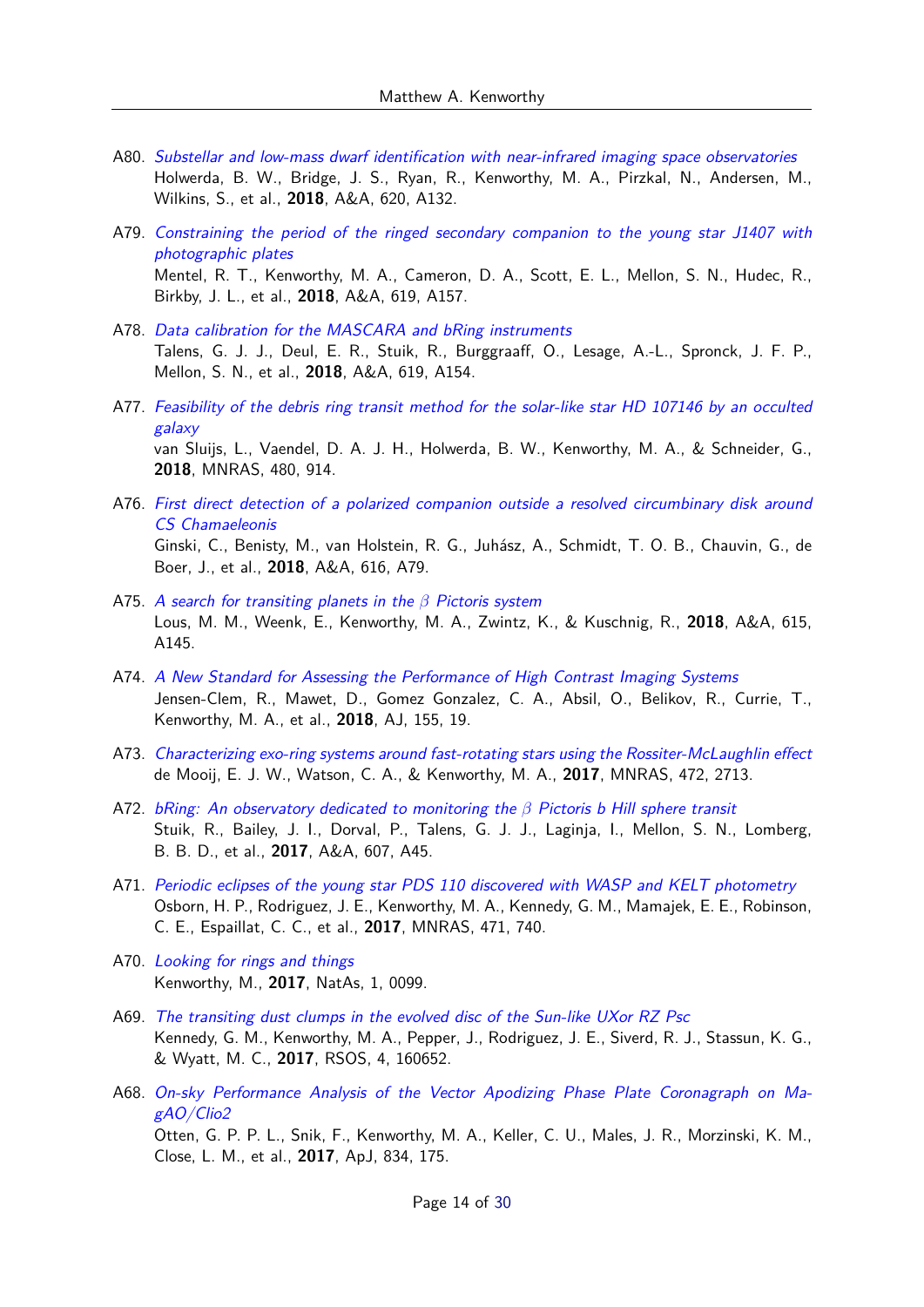- A67. [The peculiar dipping events in the disc-bearing young-stellar object EPIC 204278916](https://ui.adsabs.harvard.edu/abs/2016MNRAS.463.2265S) Scaringi, S., Manara, C. F., Barenfeld, S. A., Groot, P. J., Isella, A., Kenworthy, M. A., Knigge, C., et al., **2016**, MNRAS, 463, 2265.
- A66. [Constraints on the size and dynamics of the J1407b ring system](https://ui.adsabs.harvard.edu/abs/2016A&A...596A...9R) Rieder, S., & Kenworthy, M. A., **2016**, A&A, 596, A9.
- A65. [Direct detection of scattered light gaps in the transitional disk around HD 97048 with VLT/SPHERE](https://ui.adsabs.harvard.edu/abs/2016A&A...595A.112G) Ginski, C., Stolker, T., Pinilla, P., Dominik, C., Boccaletti, A., de Boer, J., Benisty, M., et al., **2016**, A&A, 595, A112.
- A64. [All NIRspec Needs is HST/WFC3 Pre-Imaging? The Use of Milky Way Stars in WFC3 Imaging](https://ui.adsabs.harvard.edu/abs/2016JAI.....550008H) [to Register NIRspec MSA Observations](https://ui.adsabs.harvard.edu/abs/2016JAI.....550008H) Holwerda, B. W., Bouwens, R. J., Trenti, M., & Kenworthy, M. A., **2016**, JAI, 5, 1650008.
- A63. [The size and shape of the Milky Way disc and halo from M-type brown dwarfs in the BoRG](https://ui.adsabs.harvard.edu/abs/2016MNRAS.458..425V) [survey](https://ui.adsabs.harvard.edu/abs/2016MNRAS.458..425V) van Vledder, I., van der Vlugt, D., Holwerda, B. W., Kenworthy, M. A., Bouwens, R. J., & Trenti, M., **2016**, MNRAS, 458, 425.
- A62. [A narrow, edge-on disk resolved around HD 106906 with SPHERE](https://ui.adsabs.harvard.edu/abs/2016A&A...586L...8L) Lagrange, A.-M., Langlois, M., Gratton, R., Maire, A.-L., Milli, J., Olofsson, J., Vigan, A., et al., **2016**, A&A, 586, L8.
- A61. [Rings of a Super Saturn](https://ui.adsabs.harvard.edu/abs/2015SciAm.314a..34K) Kenworthy, M., **2015**, SciAm, 314, 34.
- A60. [Searching for gas giant planets on Solar system scales a NACO/APP L'-band survey of A](https://ui.adsabs.harvard.edu/abs/2015MNRAS.453.2533M)[and F-type main-sequence stars](https://ui.adsabs.harvard.edu/abs/2015MNRAS.453.2533M) Meshkat, T., Kenworthy, M. A., Reggiani, M., Quanz, S. P., Mamajek, E. E., & Meyer, M. R., **2015**, MNRAS, 453, 2533.
- A59. [Discovery of a low-mass companion to the F7V star HD 984](https://ui.adsabs.harvard.edu/abs/2015MNRAS.453.2378M) Meshkat, T., Bonnefoy, M., Mamajek, E. E., Quanz, S. P., Chauvin, G., Kenworthy, M. A., Rameau, J., et al., **2015**, MNRAS, 453, 2378.
- A58. [Taking the river inside: Fundamental advances from laboratory experiments in measuring and](https://ui.adsabs.harvard.edu/abs/2015Geomo.244...21Y) [understanding bedload transport processes](https://ui.adsabs.harvard.edu/abs/2015Geomo.244...21Y) Yager, E. M., Kenworthy, M., & Monsalve, A., **2015**, Geomo, 244, 21.
- A57. The dependence of the A*<sup>V</sup>* [prior for SN Ia on host mass and disc inclination](https://ui.adsabs.harvard.edu/abs/2015MNRAS.451.2390H) Holwerda, B. W., Keel, W. C., Kenworthy, M. A., & Mack, K. J., **2015**, MNRAS, 451, 2390.
- A56. [Confirmation and Characterization of the Protoplanet HD 100546 b—Direct Evidence for Gas](https://ui.adsabs.harvard.edu/abs/2015ApJ...807...64Q) [Giant Planet Formation at 50 AU](https://ui.adsabs.harvard.edu/abs/2015ApJ...807...64Q) Quanz, S. P., Amara, A., Meyer, M. R., Girard, J. H., Kenworthy, M. A., & Kasper, M., **2015**, ApJ, 807, 64.
- A55. [Measuring individuality in habitat use across complex landscapes: approaches, constraints,](https://ui.adsabs.harvard.edu/abs/2015Oecol.178...75F) [and implications for assessing resource specialization](https://ui.adsabs.harvard.edu/abs/2015Oecol.178...75F) Fodrie, F. J., Yeager, L. A., Grabowski, J. H., Layman, C. A., Sherwood, G. D., & Kenworthy, M. D., **2015**, Oecol, 178, 75.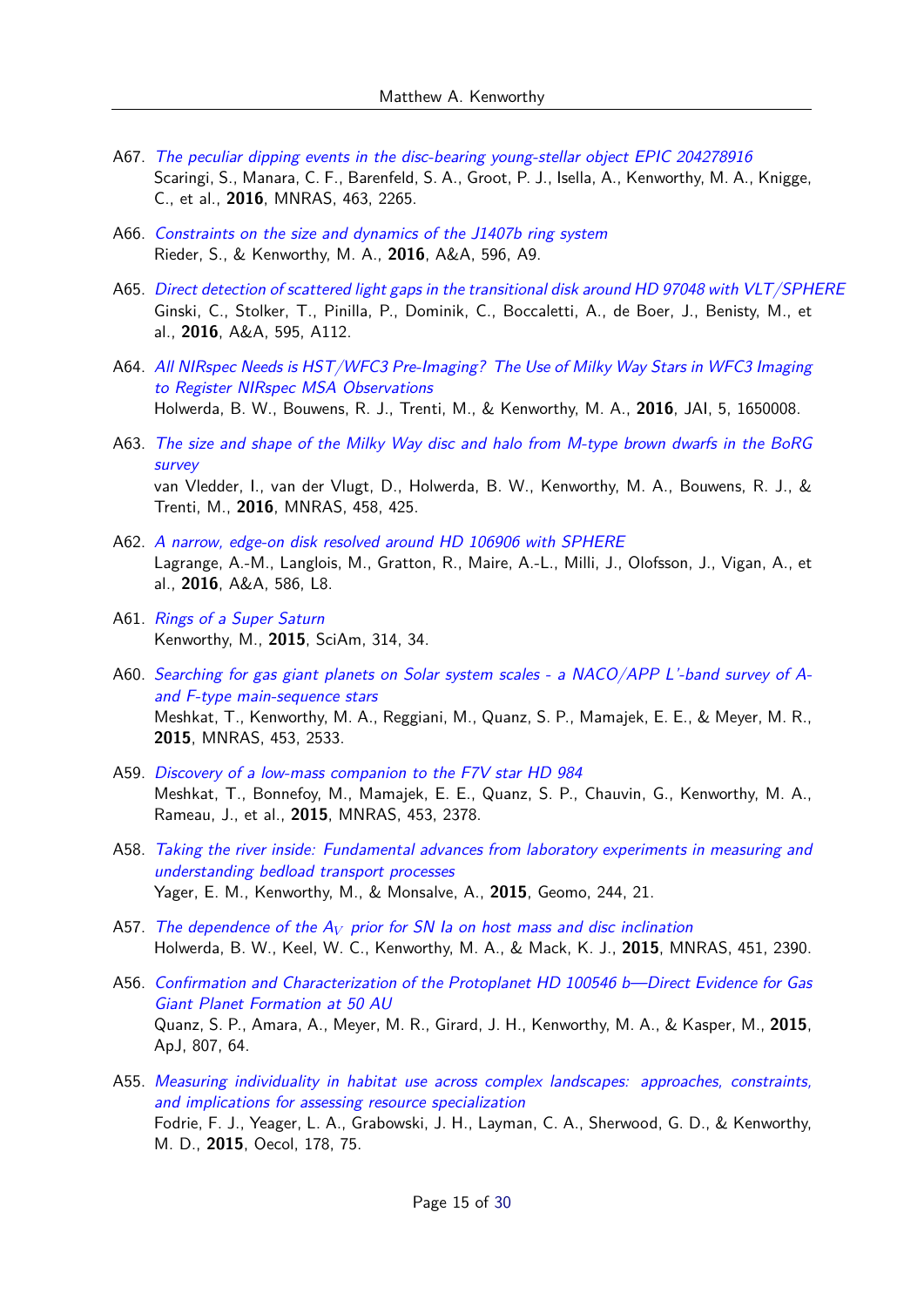A54. [Combining high-dispersion spectroscopy with high contrast imaging: Probing rocky planets](https://ui.adsabs.harvard.edu/abs/2015A&A...576A..59S) [around our nearest neighbors](https://ui.adsabs.harvard.edu/abs/2015A&A...576A..59S)

Snellen, I., de Kok, R., Birkby, J. L., Brandl, B., Brogi, M., Keller, C., Kenworthy, M., et al., **2015**, A&A, 576, A59.

A53. [Modeling Giant Extrasolar Ring Systems in Eclipse and the Case of J1407b: Sculpting by](https://ui.adsabs.harvard.edu/abs/2015ApJ...800..126K) [Exomoons?](https://ui.adsabs.harvard.edu/abs/2015ApJ...800..126K)

Kenworthy, M. A., & Mamajek, E. E., **2015**, ApJ, 800, 126.

- A52. [Searching for Planets in Holey Debris Disks with the Apodizing Phase Plate](https://ui.adsabs.harvard.edu/abs/2015ApJ...800....5M) Meshkat, T., Bailey, V. P., Su, K. Y. L., Kenworthy, M. A., Mamajek, E. E., Hinz, P. M., & Smith, P. S., **2015**, ApJ, 800, 5.
- A51. [Mass and period limits on the ringed companion transiting the young star J1407](https://ui.adsabs.harvard.edu/abs/2015MNRAS.446..411K) Kenworthy, M. A., Lacour, S., Kraus, A., Triaud, A. H. M. J., Mamajek, E. E., Scott, E. L., Ségransan, D., et al., **2015**, MNRAS, 446, 411.
- A50. [Performance characterization of a broadband vector Apodizing Phase Plate coronagraph](https://ui.adsabs.harvard.edu/abs/2014OExpr..2230287O) Otten, G. P. P. L., Snik, F., Kenworthy, M. A., Miskiewicz, M. N., & Escuti, M. J., **2014**, OExpr, 22, 30287.
- A49. [Fundamental Limitations of High Contrast Imaging Set by Small Sample Statistics](https://ui.adsabs.harvard.edu/abs/2014ApJ...792...97M) Mawet, D., Milli, J., Wahhaj, Z., Pelat, D., Absil, O., Delacroix, C., Boccaletti, A., et al., **2014**, ApJ, 792, 97.
- A48. [Analysis of 1SWASP J140747.93-394542.6 eclipse fine-structure: hints of exomoons](https://ui.adsabs.harvard.edu/abs/2014MNRAS.441.2845V) van Werkhoven, T. I. M., Kenworthy, M. A., & Mamajek, E. E., **2014**, MNRAS, 441, 2845.
- A47. [Fast & Furious focal-plane wavefront sensing](https://ui.adsabs.harvard.edu/abs/2014ApOpt..53.4565K) Korkiakoski, V., Keller, C. U., Doelman, N., Kenworthy, M., Otten, G., & Verhaegen, M., **2014**, ApOpt, 53, 4565.
- A46. [Oyster reefs can outpace sea-level rise](https://ui.adsabs.harvard.edu/abs/2014NatCC...4..493R) Rodriguez, A. B., Fodrie, F. J., Ridge, J. T., Lindquist, N. L., Theuerkauf, E. J., Coleman, S. E., Grabowski, J. H., et al., **2014**, NatCC, 4, 493.
- A45. [WTS-2 b: a hot Jupiter orbiting near its tidal destruction radius around a K dwarf](https://ui.adsabs.harvard.edu/abs/2014MNRAS.440.1470B) Birkby, J. L., Cappetta, M., Cruz, P., Koppenhoefer, J., Ivanyuk, O., Mustill, A. J., Hodgkin, S. T., et al., **2014**, MNRAS, 440, 1470.
- A44. [Feasibility of transit photometry of nearby debris discs](https://ui.adsabs.harvard.edu/abs/2014MNRAS.439..488Z) Zeegers, S. T., Kenworthy, M. A., & Kalas, P., **2014**, MNRAS, 439, 488.
- A43. [HD 106906 b: A Planetary-mass Companion Outside a Massive Debris Disk](https://ui.adsabs.harvard.edu/abs/2014ApJ...780L...4B) Bailey, V., Meshkat, T., Reiter, M., Morzinski, K., Males, J., Su, K. Y. L., Hinz, P. M., et al., **2014**, ApJL, 780, L4.
- A42. [Optimized Principal Component Analysis on Coronagraphic Images of the Fomalhaut System](https://ui.adsabs.harvard.edu/abs/2014ApJ...780...17M) Meshkat, T., Kenworthy, M. A., Quanz, S. P., & Amara, A., **2014**, ApJ, 780, 17.
- A41. [Confirmation of the Planet around HD 95086 by Direct Imaging](https://ui.adsabs.harvard.edu/abs/2013ApJ...779L..26R) Rameau, J., Chauvin, G., Lagrange, A.-M., Meshkat, T., Boccaletti, A., Quanz, S. P., Currie, T., et al., **2013**, ApJL, 779, L26.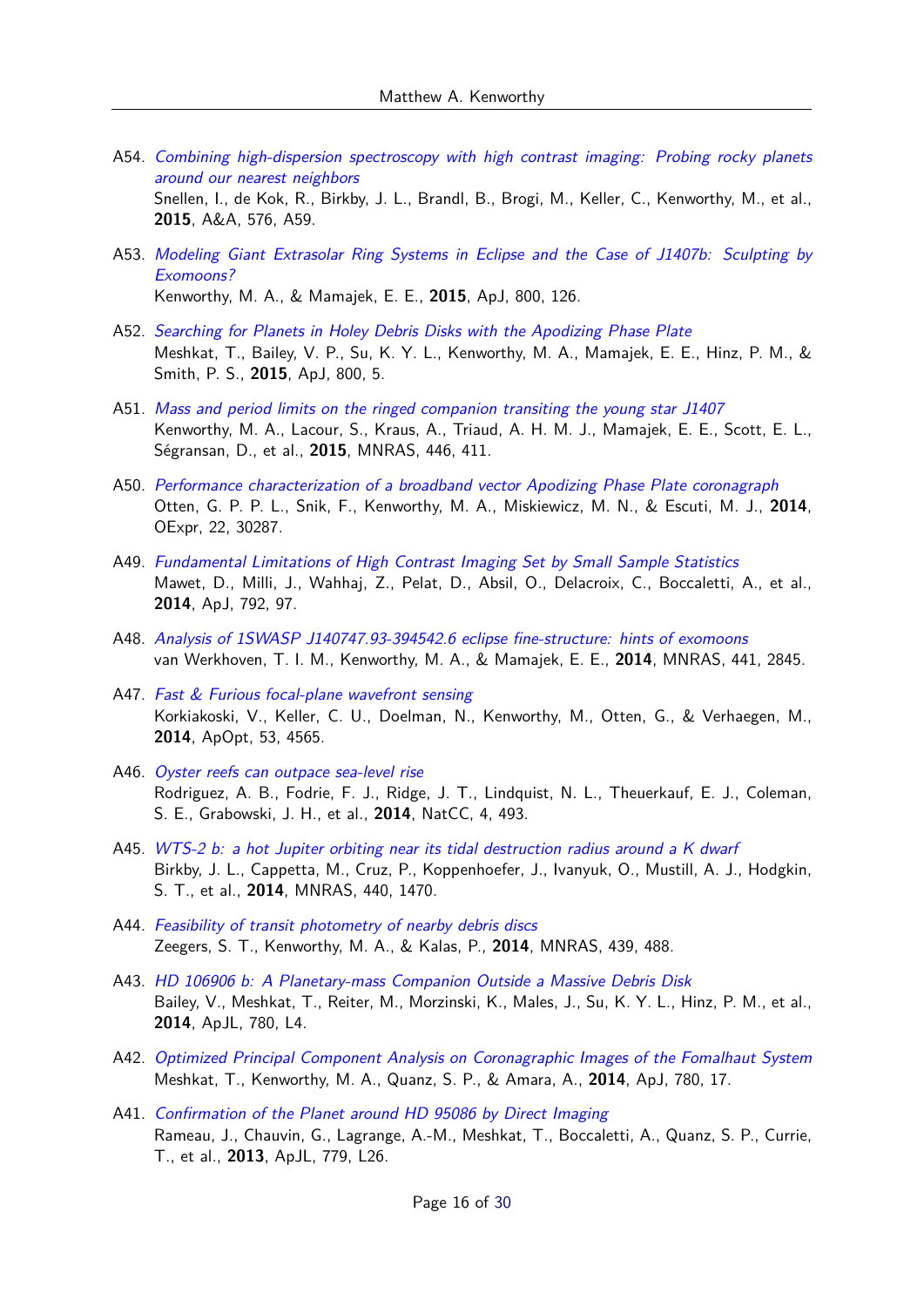- A40. [The Solar Neighborhood. XXX. Fomalhaut C](https://ui.adsabs.harvard.edu/abs/2013AJ....146..154M) Mamajek, E. E., Bartlett, J. L., Seifahrt, A., Henry, T. J., Dieterich, S. B., Lurie, J. C., Kenworthy, M. A., et al., **2013**, AJ, 146, 154.
- A39. [Calibrating a high-resolution wavefront corrector with a static focal-plane camera](https://ui.adsabs.harvard.edu/abs/2013ApOpt..52.7554K) Korkiakoski, V., Doelman, N., Codona, J., Kenworthy, M., Otten, G., & Keller, C. U., **2013**, ApOpt, 52, 7554.
- A38. [Erratum: "Discovery of a Probable 4-5 Jupiter-mass Exoplanet to HD 95086 by Direct](https://ui.adsabs.harvard.edu/abs/2013ApJ...776L..17R)[imaging" <A href="/abs/2013ApJL..772L..15R">\(2013, ApJL, 772, L15\)</A>](https://ui.adsabs.harvard.edu/abs/2013ApJ...776L..17R) Rameau, J., Chauvin, G., Lagrange, A.-M., Boccaletti, A., Quanz, S. P., Bonnefoy, M., Girard, J. H., et al., **2013**, ApJL, 776, L17.
- A37. [Further Evidence of the Planetary Nature of HD 95086 b from Gemini/NICI H-band Data](https://ui.adsabs.harvard.edu/abs/2013ApJ...775L..40M) Meshkat, T., Bailey, V., Rameau, J., Bonnefoy, M., Boccaletti, A., Mamajek, E. E., Kenworthy, M., et al., **2013**, ApJL, 775, L40.
- A36. [Focal Plane Wavefront Sensing Using Residual Adaptive Optics Speckles](https://ui.adsabs.harvard.edu/abs/2013ApJ...767..100C) Codona, J. L., & Kenworthy, M., **2013**, ApJ, 767, 100.
- A35. [A Young Protoplanet Candidate Embedded in the Circumstellar Disk of HD 100546](https://ui.adsabs.harvard.edu/abs/2013ApJ...766L...1Q) Quanz, S. P., Amara, A., Meyer, M. R., Kenworthy, M. A., Kasper, M., & Girard, J. H., **2013**, ApJL, 766, L1.
- A34. [Coronagraphic Observations of Fomalhaut at Solar System Scales](https://ui.adsabs.harvard.edu/abs/2013ApJ...764....7K) Kenworthy, M. A., Meshkat, T., Quanz, S. P., Girard, J. H., Meyer, M. R., & Kasper, M., **2013**, ApJ, 764, 7.
- A33. The GROUSE project. III. K*s*[-band observations of the thermal emission from WASP-33b](https://ui.adsabs.harvard.edu/abs/2013A&A...550A..54D) de Mooij, E. J. W., Brogi, M., de Kok, R. J., Snellen, I. A. G., Kenworthy, M. A., & Karjalainen, R., **2013**, A&A, 550, A54.
- A32. [Evidence for the disintegration of KIC 12557548 b](https://ui.adsabs.harvard.edu/abs/2012A&A...545L...5B) Brogi, M., Keller, C. U., de Juan Ovelar, M., Kenworthy, M. A., de Kok, R. J., Min, M., & Snellen, I. A. G., **2012**, A&A, 545, L5.
- A31. [Infrared Variability of the Gliese 569B System](https://ui.adsabs.harvard.edu/abs/2012ApJ...752..131K) Kenworthy, M. A., & Scuderi, L. J., **2012**, ApJ, 752, 131.
- A30. [Planetary Construction Zones in Occultation: Discovery of an Extrasolar Ring System Tran](https://ui.adsabs.harvard.edu/abs/2012AJ....143...72M)[siting a Young Sun-like Star and Future Prospects for Detecting Eclipses by Circumsecondary](https://ui.adsabs.harvard.edu/abs/2012AJ....143...72M) [and Circumplanetary Disks](https://ui.adsabs.harvard.edu/abs/2012AJ....143...72M) Mamajek, E. E., Quillen, A. C., Pecaut, M. J., Moolekamp, F., Scott, E. L., Kenworthy, M. A., Collier Cameron, A., & Parley, N. R., **2012**, AJ, 143, 72.
- A29. [Searching for Gas Giant Planets on Solar System Scales: VLT NACO/APP Observations of](https://ui.adsabs.harvard.edu/abs/2011ApJ...736L..32Q) [the Debris Disk Host Stars HD172555 and HD115892](https://ui.adsabs.harvard.edu/abs/2011ApJ...736L..32Q) Quanz, S. P., Kenworthy, M. A., Meyer, M. R., Girard, J. H. V., & Kasper, M., **2011**, ApJL, 736, L32.
- A28. [Piercing the Glare: A Direct Imaging Search for Planets in the Sirius System](https://ui.adsabs.harvard.edu/abs/2011ApJ...732L..34T) Thalmann, C., Usuda, T., Kenworthy, M., Janson, M., Mamajek, E. E., Brandner, W., Dominik, C., et al., **2011**, ApJL, 732, L34.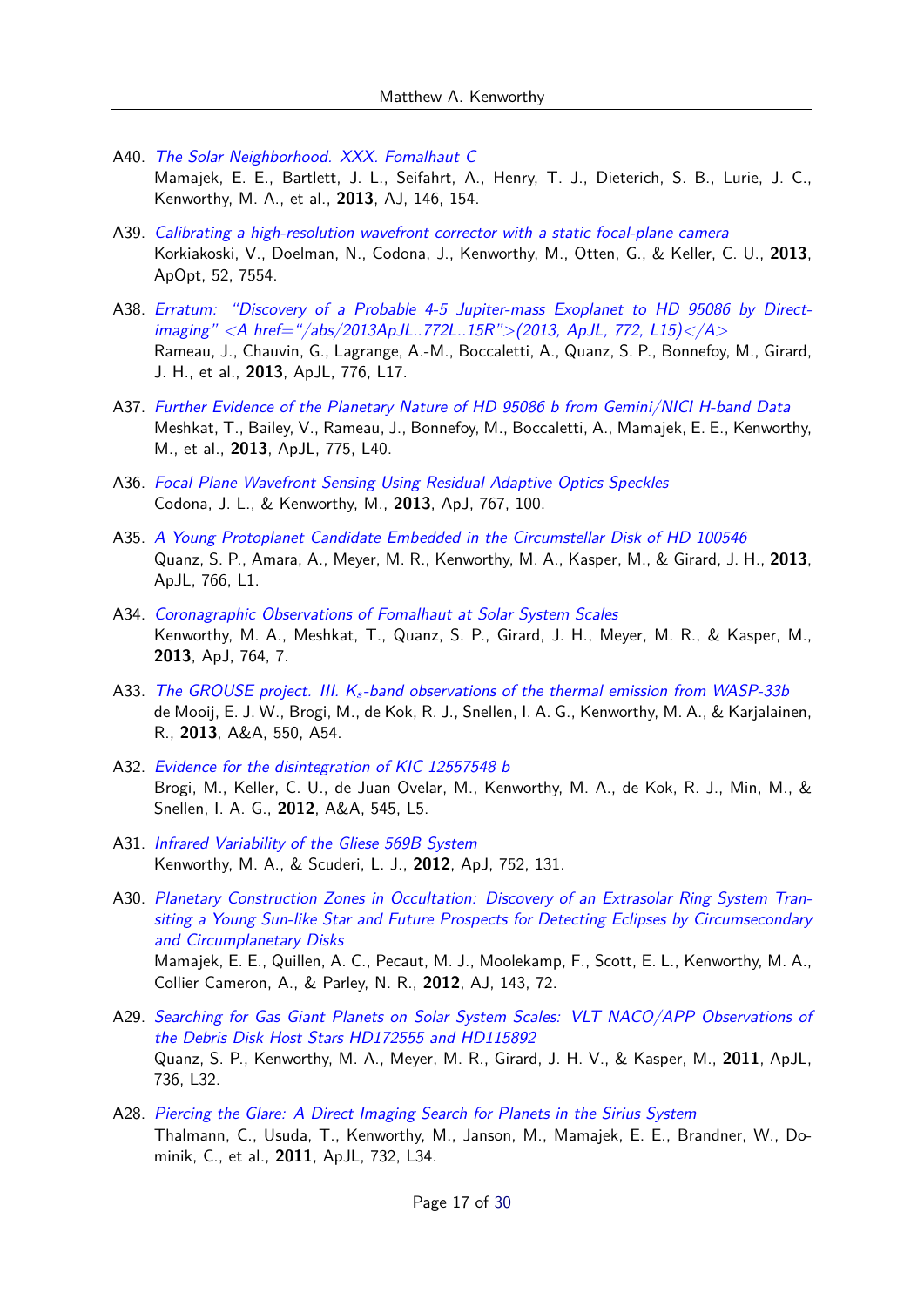- A27. [First Results from Very Large Telescope NACO Apodizing Phase Plate: 4](https://ui.adsabs.harvard.edu/abs/2010ApJ...722L..49Q) *µ*m Images of The [Exoplanet](https://ui.adsabs.harvard.edu/abs/2010ApJ...722L..49Q) *β* Pictoris b Quanz, S. P., Meyer, M. R., Kenworthy, M. A., Girard, J. H. V., Kasper, M., Lagrange, A.-M.,
- Apai, D., et al., **2010**, ApJL, 722, L49. A26. [Thermal Infrared MMTAO Observations of the HR 8799 Planetary System](https://ui.adsabs.harvard.edu/abs/2010ApJ...716..417H) Hinz, P. M., Rodigas, T. J., Kenworthy, M. A., Sivanandam, S., Heinze, A. N., Mamajek,

E. E., & Meyer, M. R., **2010**, ApJ, 716, 417.

- A25. [Constraints on Long-period Planets from an L'- and M-band Survey of Nearby Sun-like Stars:](https://ui.adsabs.harvard.edu/abs/2010ApJ...714.1570H) [Modeling Results](https://ui.adsabs.harvard.edu/abs/2010ApJ...714.1570H) Heinze, A. N., Hinz, P. M., Kenworthy, M., Meyer, M., Sivanandam, S., & Miller, D., **2010**, ApJ, 714, 1570.
- A24. [Constraints on Long-period Planets from an L'- and M-band Survey of Nearby Sun-like Stars:](https://ui.adsabs.harvard.edu/abs/2010ApJ...714.1551H) **[Observations](https://ui.adsabs.harvard.edu/abs/2010ApJ...714.1551H)** Heinze, A. N., Hinz, P. M., Sivanandam, S., Kenworthy, M., Meyer, M., & Miller, D., **2010**, ApJ, 714, 1551.
- A23. [Discovery of a Faint Companion to Alcor Using MMT/AO 5](https://ui.adsabs.harvard.edu/abs/2010AJ....139..919M) *µ*m Imaging Mamajek, E. E., Kenworthy, M. A., Hinz, P. M., & Meyer, M. R., **2010**, AJ, 139, 919.
- A22. [Imaging the Cool Hypergiant NML Cygni's Dusty Circumstellar Envelope with Adaptive Optics](https://ui.adsabs.harvard.edu/abs/2009ApJ...699.1423S) Schuster, M. T., Marengo, M., Hora, J. L., Fazio, G. G., Humphreys, R. M., Gehrz, R. D., Hinz, P. M., et al., **2009**, ApJ, 699, 1423.
- A21. MMT/AO 5 *µ*[m Imaging Constraints on the Existence of Giant Planets Orbiting Fomalhaut](https://ui.adsabs.harvard.edu/abs/2009ApJ...697.1928K) at  $\sim$ 13-40 AU Kenworthy, M. A., Mamajek, E. E., Hinz, P. M., Meyer, M. R., Heinze, A. N., Miller, D. L., Sivanandam, S., & Freed, M., **2009**, ApJ, 697, 1928.
- A20. [Observations of Main-Sequence Stars and Limits on Exozodical Dust with Nulling Interferom](https://ui.adsabs.harvard.edu/abs/2009ApJ...693.1500L)[etry](https://ui.adsabs.harvard.edu/abs/2009ApJ...693.1500L) Liu, W. M., Hinz, P. M., Hoffmann, W. F., Brusa, G., Miller, D., & Kenworthy, M. A., **2009**, ApJ, 693, 1500.
- A19. [Deep L'- and M-band Imaging for Planets around Vega and epsilon Eridani](https://ui.adsabs.harvard.edu/abs/2008ApJ...688..583H) Heinze, A. N., Hinz, P. M., Kenworthy, M., Miller, D., & Sivanandam, S., **2008**, ApJ, 688, 583.
- A18. [Evidence for Misaligned Disks in the T Tauri Triple System: 10](https://ui.adsabs.harvard.edu/abs/2008ApJ...676.1082S) *µ*m Superresolution with [MMTAO and Markov Chains](https://ui.adsabs.harvard.edu/abs/2008ApJ...676.1082S) Skemer, A. J., Close, L. M., Hinz, P. M., Hoffmann, W. F., Kenworthy, M. A., & Miller, D. L., **2008**, ApJ, 676, 1082.
- A17. [An Imaging Survey for Extrasolar Planets around 45 Close, Young Stars with the Simultaneous](https://ui.adsabs.harvard.edu/abs/2007ApJS..173..143B) [Differential Imager at the Very Large Telescope and MMT](https://ui.adsabs.harvard.edu/abs/2007ApJS..173..143B) Biller, B. A., Close, L. M., Masciadri, E., Nielsen, E., Lenzen, R., Brandner, W., McCarthy, D., et al., **2007**, ApJS, 173, 143.
- A16. [Lithium in LP944-20](https://ui.adsabs.harvard.edu/abs/2007MNRAS.380.1285P) Pavlenko, Y. V., Jones, H. R. A., Martín, E. L., Guenther, E., Kenworthy, M. A., & Zapatero Osorio, M. R., **2007**, MNRAS, 380, 1285.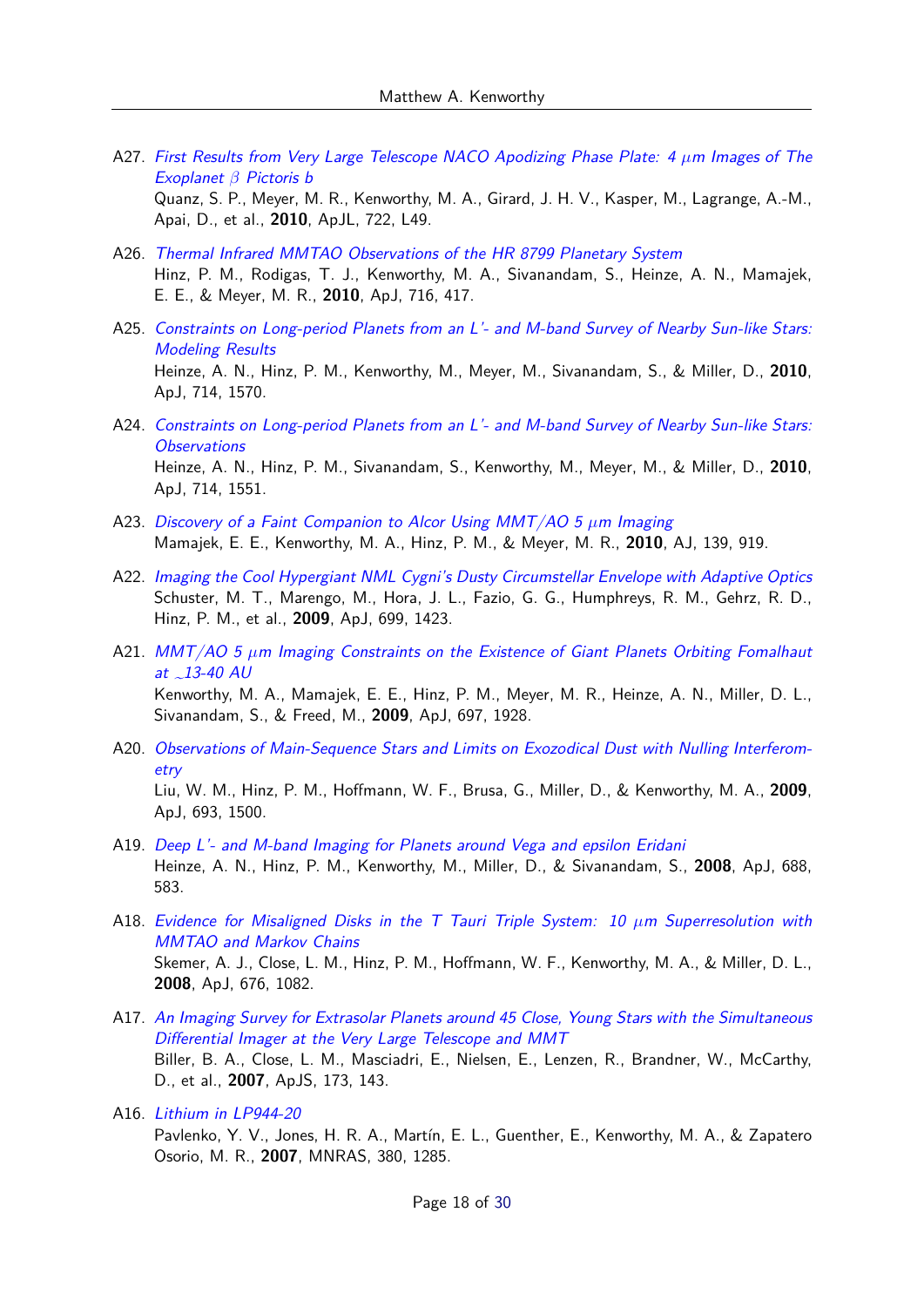- A15. [First On-Sky High-Contrast Imaging with an Apodizing Phase Plate](https://ui.adsabs.harvard.edu/abs/2007ApJ...660..762K) Kenworthy, M. A., Codona, J. L., Hinz, P. M., Angel, J. R. P., Heinze, A., & Sivanandam, S., **2007**, ApJ, 660, 762.
- A14. [Observations of Herbig Ae Disks with Nulling Interferometry](https://ui.adsabs.harvard.edu/abs/2007ApJ...658.1164L) Liu, W. M., Hinz, P. M., Meyer, M. R., Mamajek, E. E., Hoffmann, W. F., Brusa, G., Miller, D., & Kenworthy, M. A., **2007**, ApJ, 658, 1164.
- A13. [Thermal Infrared Constraint to a Planetary Companion of Vega with the MMT Adaptive Optics](https://ui.adsabs.harvard.edu/abs/2006ApJ...653.1486H) [System](https://ui.adsabs.harvard.edu/abs/2006ApJ...653.1486H) Hinz, P. M., Heinze, A. N., Sivanandam, S., Miller, D. L., Kenworthy, M. A., Brusa, G., Freed, M., & Angel, J. R. P., **2006**, ApJ, 653, 1486.
- A12. [SDSS J102111.02+491330.4: A Newly Discovered Gravitationally Lensed Quasar](https://ui.adsabs.harvard.edu/abs/2006AJ....131...41P) Pindor, B., Eisenstein, D. J., Gregg, M. D., Becker, R. H., Inada, N., Oguri, M., Hall, P. B., et al., **2006**, AJ, 131, 41.
- A11. [A Medium Resolution Near-Infrared Spectral Atlas of O and Early-B Stars](https://ui.adsabs.harvard.edu/abs/2005ApJS..161..154H) Hanson, M. M., Kudritzki, R.-P., Kenworthy, M. A., Puls, J., & Tokunaga, A. T., **2005**, ApJS, 161, 154.
- A10. [Resolved Mid-Infrared Emission around AB Aurigae and V892 Tauri with Adaptive Optics](https://ui.adsabs.harvard.edu/abs/2005ApJ...618L.133L) [Nulling Interferometric Observations](https://ui.adsabs.harvard.edu/abs/2005ApJ...618L.133L) Liu, W. M., Hinz, P. M., Hoffmann, W. F., Brusa, G., Miller, D., & Kenworthy, M. A., **2005**, ApJL, 618, L133.
- A9. [Adaptive Optics Nulling Interferometric Constraints on the Mid-Infrared Exozodiacal Dust](https://ui.adsabs.harvard.edu/abs/2004ApJ...610L.125L) [Emission around Vega](https://ui.adsabs.harvard.edu/abs/2004ApJ...610L.125L) Liu, W. M., Hinz, P. M., Hoffmann, W. F., Brusa, G., Wildi, F., Miller, D., Lloyd-Hart, M., et al., **2004**, ApJL, 610, L125.
- A8. [Minimizing Strong Telluric Absorption in Near-Infrared Stellar Spectra](https://ui.adsabs.harvard.edu/abs/2004PASP..116...97K) Kenworthy, M. A., & Hanson, M. M., **2004**, PASP, 116, 97.
- A7. [Spectrophotometry with a Transmission Grating for Detecting Faint Occultations](https://ui.adsabs.harvard.edu/abs/2003PASP..115..322K) Kenworthy, M. A., & Hinz, P. M., **2003**, PASP, 115, 322.
- A6. [The Structure and Evolution of the Lagoon Nebula. I. Submillimeter Continuum and CO Line](https://ui.adsabs.harvard.edu/abs/2002ApJ...580..285T) **[Mapping](https://ui.adsabs.harvard.edu/abs/2002ApJ...580..285T)** Tothill, N. F. H., White, G. J., Matthews, H. E., McCutcheon, W. H., McCaughrean, M. J., & Kenworthy, M. A., **2002**, ApJ, 580, 285.
- A5. [A search for radio emission from Galactic supersoft X-ray sources](https://ui.adsabs.harvard.edu/abs/2002MNRAS.330..772O) Ogley, R. N., Chaty, S., Crocker, M., Eyres, S. P. S., Kenworthy, M. A., Richards, A. M. S., Rodríguez, L. F., & Stirling, A. M., **2002**, MNRAS, 330, 772.
- A4. [Gliese 569B: A Young Multiple Brown Dwarf System?](https://ui.adsabs.harvard.edu/abs/2001ApJ...554L..67K) Kenworthy, M., Hofmann, K.-H., Close, L., Hinz, P., Mamajek, E., Schertl, D., Weigelt, G., et al., **2001**, ApJL, 554, L67.
- A3. [SPIRAL Phase A: A Prototype Integral Field Spectrograph for the Anglo-AustralianTelescope](https://ui.adsabs.harvard.edu/abs/2001PASP..113..215K) Kenworthy, M. A., Parry, I. R., & Taylor, K., **2001**, PASP, 113, 215.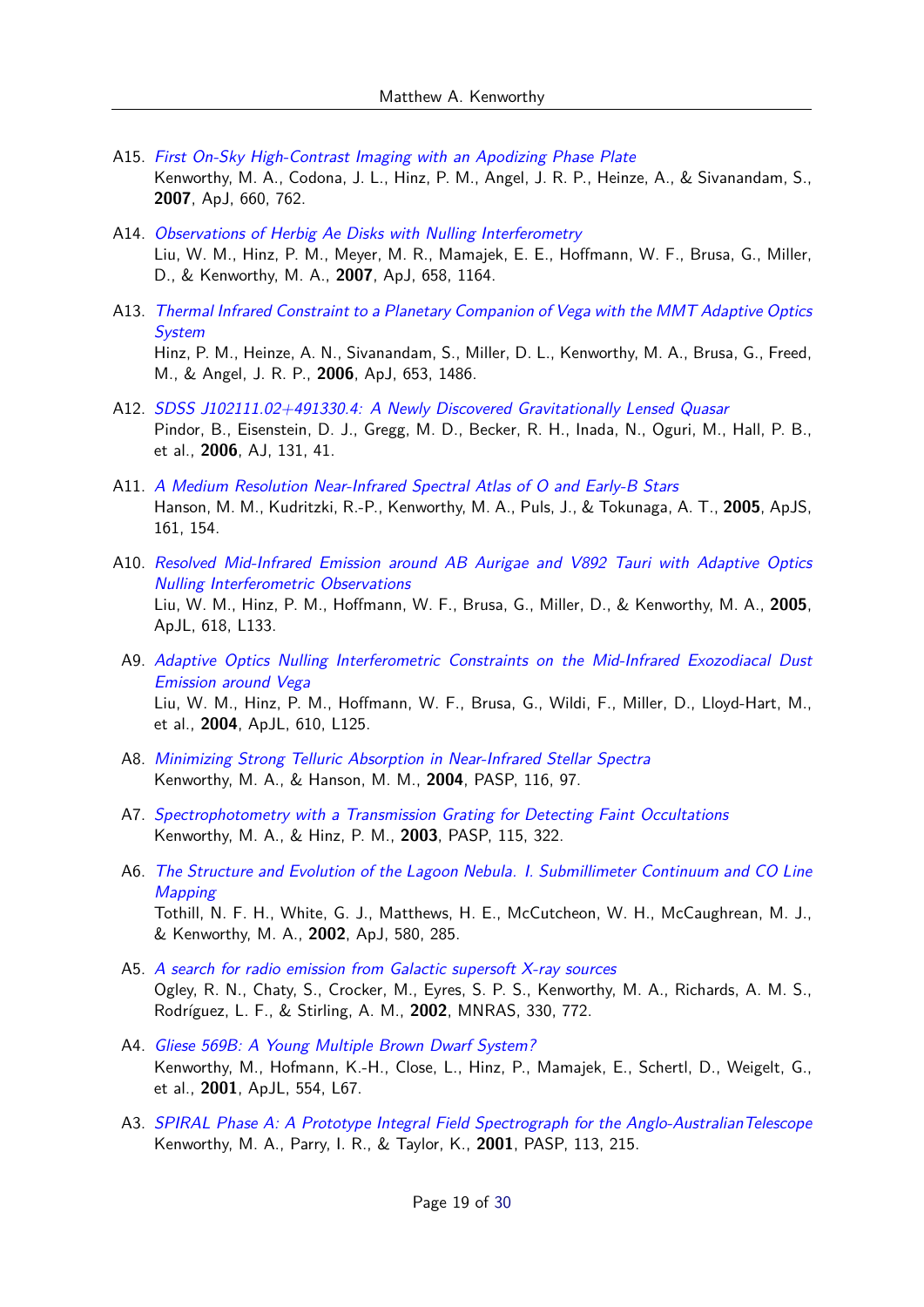- A2. [The development of new techniques for integral field spectroscopy in astronomy](https://ui.adsabs.harvard.edu/abs/2000Obs...120...81K) Kenworthy, M. A., **2000**, Obs, 120, 81.
- A1. [The Development Of New Techniques For Integral Field Spectroscopy In Astronomy](https://ui.adsabs.harvard.edu/abs/1998PhDT.......326K) Kenworthy, M. A., **1998**, PhDT,.

#### **SPIE Papers**

Please note: it is common for instrumentation papers to be published in SPIE proceedings. These papers reflect final references and are commonly cited as such, with no subsequent related articles appearing in the refereed science journals.

- B58. [Exoplanet imaging data challenge: benchmarking the various image processing methods for](https://ui.adsabs.harvard.edu/abs/2020SPIE11448E..5AC) [exoplanet detection](https://ui.adsabs.harvard.edu/abs/2020SPIE11448E..5AC) Cantalloube, F., Gomez-Gonzalez, C., Absil, O., Cantero, C., Bacher, R., Bonse, M. J., Bottom, M., et al., **2020**, SPIE, 11448, 114485A.
- B57. [Review of high-contrast imaging systems for current and future ground- and space-based](https://ui.adsabs.harvard.edu/abs/2018SPIE10698E..2SR) [telescopes I: coronagraph design methods and optical performance metrics](https://ui.adsabs.harvard.edu/abs/2018SPIE10698E..2SR) Ruane, G., Riggs, A., Mazoyer, J., Por, E. H., N'Diaye, M., Huby, E., Baudoz, P., et al., **2018**, SPIE, 10698, 106982S.
- B56. [Design of the ERIS instrument control software](https://ui.adsabs.harvard.edu/abs/2018SPIE10707E..1HB) Baruffolo, A., Salasnich, B., Puglisi, A., Grani, P., Gao, X., Wiezorrek, E., Fantinel, D., et al., **2018**, SPIE, 10707, 107071H.
- B55. [Modeling of a stepped Luneberg lens for all-sky surveys](https://ui.adsabs.harvard.edu/abs/2018SPIE10706E..3HC) Carney, M., & Kenworthy, M. A., **2018**, SPIE, 10706, 107063H.
- B54. [Review of high-contrast imaging systems for current and future ground-based and space-based](https://ui.adsabs.harvard.edu/abs/2018SPIE10706E..2LS) [telescopes III: technology opportunities and pathways](https://ui.adsabs.harvard.edu/abs/2018SPIE10706E..2LS) Snik, F., Absil, O., Baudoz, P., Beaulieu, M., Bendek, E., Cady, E., Carlomagno, B., et al., **2018**, SPIE, 10706, 107062L.
- B53. [The hunt for Sirius Ab: comparison of algorithmic sky and PSF estimation performance in](https://ui.adsabs.harvard.edu/abs/2018SPIE10703E..2TL) [deep coronagraphic thermal-IR high contrast imaging](https://ui.adsabs.harvard.edu/abs/2018SPIE10703E..2TL) Long, J. D., Males, J. R., Morzinski, K. M., Close, L. M., Snik, F., Kenworthy, M. A., Otten, G. P. P. L., et al., **2018**, SPIE, 10703, 107032T.
- B52. [Implications for contrast as a result of the wind vector and non-stationary turbulence](https://ui.adsabs.harvard.edu/abs/2018SPIE10703E..2CV) van Kooten, M. A. M., Doelman, N., & Kenworthy, M., **2018**, SPIE, 10703, 107032C.
- B51. [Review of high-contrast imaging systems for current and future ground-based and space-based](https://ui.adsabs.harvard.edu/abs/2018SPIE10703E..1UJ) [telescopes: Part II. Common path wavefront sensing/control and coherent differential imaging](https://ui.adsabs.harvard.edu/abs/2018SPIE10703E..1UJ) Jovanovic, N., Absil, O., Baudoz, P., Beaulieu, M., Bottom, M., Cady, E., Carlomagno, B., et al., **2018**, SPIE, 10703, 107031U.
- B50. [Single conjugate adaptive optics for METIS](https://ui.adsabs.harvard.edu/abs/2018SPIE10703E..14B) Bertram, T., Absil, O., Bizenberger, P., Brandner, W., Briegel, F., Cantalloube, F., Carlomagno, B., et al., **2018**, SPIE, 10703, 1070314.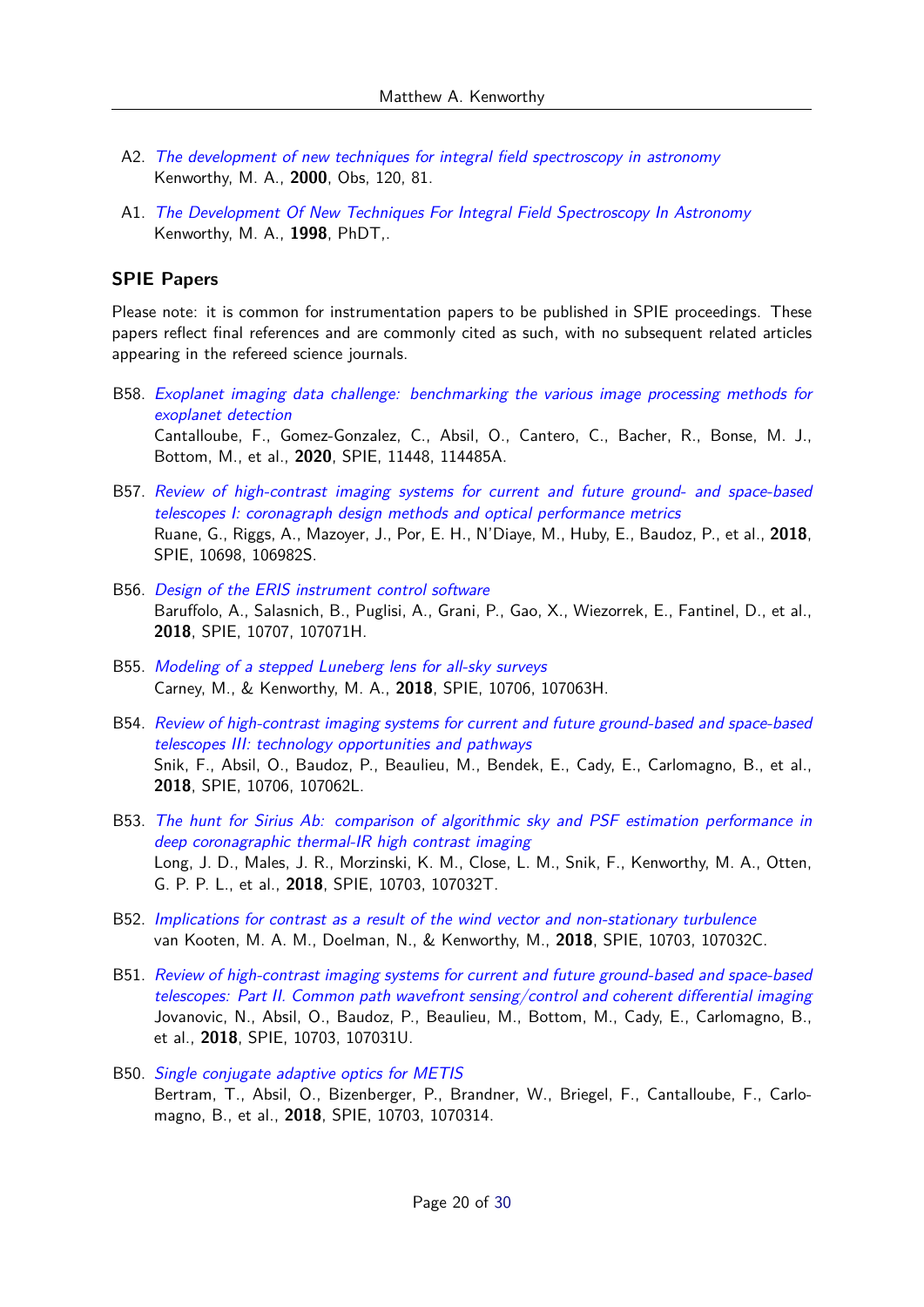- B49. [MagAO-X: project status and first laboratory results](https://ui.adsabs.harvard.edu/abs/2018SPIE10703E..09M) Males, J. R., Close, L. M., Miller, K., Schatz, L., Doelman, D., Lumbres, J., Snik, F., et al., **2018**, SPIE, 10703, 1070309.
- B48. [A review of high contrast imaging modes for METIS](https://ui.adsabs.harvard.edu/abs/2018SPIE10702E..A3K) Kenworthy, M. A., Absil, O., Carlomagno, B., Agócs, T., Por, E. H., Bos, S., Brandl, B., & Snik, F., **2018**, SPIE, 10702, 10702A3.
- B47. [A precursor mission to high contrast imaging balloon system](https://ui.adsabs.harvard.edu/abs/2018SPIE10702E..48C) Côté, O., Allain, G., Brousseau, D., Lord, M.-P., Ouahbi, S., Ouellet, M., Patel, D., et al., **2018**, SPIE, 10702, 1070248.
- B46. [High contrast imaging for the enhanced resolution imager and spectrometer \(ERIS\)](https://ui.adsabs.harvard.edu/abs/2018SPIE10702E..46K) Kenworthy, M. A., Snik, F., Keller, C. U., Doelman, D., Por, E. H., Absil, O., Carlomagno, B., et al., **2018**, SPIE, 10702, 1070246.
- B45. [Cryogenic characterization of the grating vector APP coronagraph for the upcoming ERIS](https://ui.adsabs.harvard.edu/abs/2018SPIE10702E..3YB) [instrument at the VLT](https://ui.adsabs.harvard.edu/abs/2018SPIE10702E..3YB) Boehle, A., Glauser, A. M., Kenworthy, M. A., Snik, F., Doelman, D., Quanz, S. P., & Meyer, M. R., **2018**, SPIE, 10702, 107023Y.
- B44. [Status of the mid-IR ELT imager and spectrograph \(METIS\)](https://ui.adsabs.harvard.edu/abs/2018SPIE10702E..1UB) Brandl, B. R., Absil, O., Agócs, T., Baccichet, N., Bertram, T., Bettonvil, F., van Boekel, R., et al., **2018**, SPIE, 10702, 107021U.
- B43. [ERIS: revitalising an adaptive optics instrument for the VLT](https://ui.adsabs.harvard.edu/abs/2018SPIE10702E..09D) Davies, R., Esposito, S., Schmid, H.-M., Taylor, W., Agapito, G., Agudo Berbel, A., Baruffolo, A., et al., **2018**, SPIE, 10702, 1070209.
- B42. [High-contrast imaging with METIS](https://ui.adsabs.harvard.edu/abs/2016SPIE.9908E..A6K) Kenworthy, M. A., Absil, O., Agócs, T., Pantin, E., Quanz, S., Stuik, R., Snik, F., & Brandl, B., **2016**, SPIE, 9908, 9908A6.
- B41. [Preliminary optical design for the common fore optics of METIS](https://ui.adsabs.harvard.edu/abs/2016SPIE.9908E..9QA) Agócs, T., Brandl, B. R., Jager, R., Bettonvil, F., Aitink-Kroes, G., Venema, L., Kenworthy, M., et al., **2016**, SPIE, 9908, 99089Q.
- B40. [NIX, the imager for ERIS: the AO instrument for the VLT](https://ui.adsabs.harvard.edu/abs/2016SPIE.9908E..3FP) Pearson, D., Taylor, W., Davies, R., MacIntosh, M., Henry, D., Lunney, D., Waring, C., et al., **2016**, SPIE, 9908, 99083F.
- B39. [Status of the mid-infrared E-ELT imager and spectrograph METIS](https://ui.adsabs.harvard.edu/abs/2016SPIE.9908E..20B) Brandl, B. R., Agócs, T., Aitink-Kroes, G., Bertram, T., Bettonvil, F., van Boekel, R., Boulade, O., et al., **2016**, SPIE, 9908, 990820.
- B38. [Polarization dOTF: on-sky focal plane wavefront sensing](https://ui.adsabs.harvard.edu/abs/2016SPIE.9912E..03B) Brooks, K. J., Catala, L., Kenworthy, M. A., Crawford, S. M., & Codona, J. L., **2016**, SPIE, 9912, 991203.
- B37. [End-to-end simulations of the E-ELT/METIS coronagraphs](https://ui.adsabs.harvard.edu/abs/2016SPIE.9909E..73C) Carlomagno, B., Absil, O., Kenworthy, M., Ruane, G., Keller, C. U., Otten, G., Feldt, M., et al., **2016**, SPIE, 9909, 990973.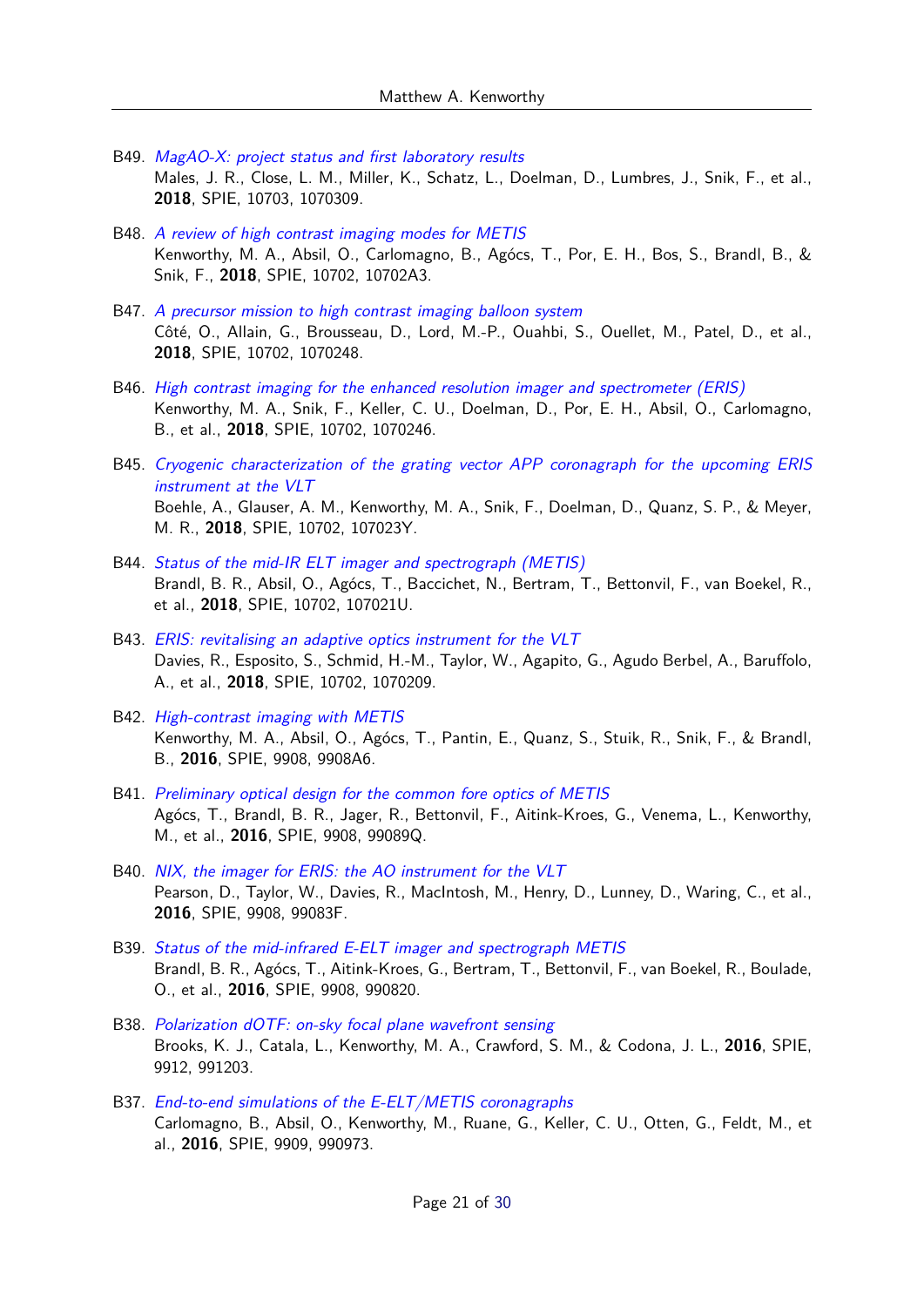- B36. [The path to visible extreme adaptive optics with MagAO-2K and MagAO-X](https://ui.adsabs.harvard.edu/abs/2016SPIE.9909E..52M) Males, J. R., Close, L. M., Guyon, O., Morzinski, K. M., Hinz, P., Esposito, S., Pinna, E., et al., **2016**, SPIE, 9909, 990952.
- B35. [Designing the METIS SCAO and LTAO systems](https://ui.adsabs.harvard.edu/abs/2016SPIE.9909E..0BS) Stuik, R., Feldt, M., Hippler, S., Bertram, T., Scheithauer, S., Obereder, A., Saxenhuber, D., et al., **2016**, SPIE, 9909, 99090B.
- B34. [Exoplanet science with the LBTI: instrument status and plans](https://ui.adsabs.harvard.edu/abs/2015SPIE.9605E..1GD) Defrère, D., Hinz, P., Skemer, A., Bailey, V., Downey, E., Durney, O., Eisner, J., et al., **2015**, SPIE, 9605, 96051G.
- B33. [Focal-plane wavefront sensing with high-order adaptive optics systems](https://ui.adsabs.harvard.edu/abs/2014SPIE.9148E..5DK) Korkiakoski, V., Keller, C. U., Doelman, N., Kenworthy, M., Otten, G., & Verhaegen, M., **2014**, SPIE, 9148, 91485D.
- B32. [Combining vector-phase coronagraphy with dual-beam polarimetry](https://ui.adsabs.harvard.edu/abs/2014SPIE.9147E..7US) Snik, F., Otten, G., Kenworthy, M., Mawet, D., & Escuti, M., **2014**, SPIE, 9147, 91477U.
- B31. [METIS: the mid-infrared E-ELT imager and spectrograph](https://ui.adsabs.harvard.edu/abs/2014SPIE.9147E..21B) Brandl, B. R., Feldt, M., Glasse, A., Guedel, M., Heikamp, S., Kenworthy, M., Lenzen, R., et al., **2014**, SPIE, 9147, 914721.
- B30. [L'-band AGPM vector vortex coronagraph's first light on LBTI/LMIRCam](https://ui.adsabs.harvard.edu/abs/2014SPIE.9148E..3XD) Defrère, D., Absil, O., Hinz, P., Kuhn, J., Mawet, D., Mennesson, B., Skemer, A., et al., **2014**, SPIE, 9148, 91483X.
- B29. [SPHERE-ZIMPOL system testing: status report on polarimetric high contrast results](https://ui.adsabs.harvard.edu/abs/2013SPIE.8864E..0CR) Roelfsema, R., Gisler, D., Pragt, J., Schmid, H. M., Bazzon, A., Dominik, C., Baruffolo, A., et al., **2013**, SPIE, 8864, 88640C.
- B28. [Innovative technology for optical and infrared astronomy](https://ui.adsabs.harvard.edu/abs/2012SPIE.8450E..31C) Cunningham, C. R., Evans, C. J., Molster, F., Kendrew, S., Kenworthy, M. A., & Snik, F., **2012**, SPIE, 8450, 845031.
- B27. [The vector-APP: a broadband apodizing phase plate that yields complementary PSFs](https://ui.adsabs.harvard.edu/abs/2012SPIE.8450E..0MS) Snik, F., Otten, G., Kenworthy, M., Miskiewicz, M., Escuti, M., Packham, C., & Codona, J., **2012**, SPIE, 8450, 84500M.
- B26. [Laboratory demonstration and characterization of phase-sorting interferometry](https://ui.adsabs.harvard.edu/abs/2012SPIE.8446E..9FO) Otten, G. P., Kenworthy, M. A., & Codona, J. L., **2012**, SPIE, 8446, 84469F.
- B25. [On-sky operations and performance of LMIRcam at the Large Binocular Telescope](https://ui.adsabs.harvard.edu/abs/2012SPIE.8446E..4FL) Leisenring, J. M., Skrutskie, M. F., Hinz, P. M., Skemer, A., Bailey, V., Eisner, J., Garnavich, P., et al., **2012**, SPIE, 8446, 84464F.
- B24. [Ground-based search for the brightest transiting planets with the Multi-site All-Sky CAmeRA:](https://ui.adsabs.harvard.edu/abs/2012SPIE.8444E..0IS) [MASCARA](https://ui.adsabs.harvard.edu/abs/2012SPIE.8444E..0IS) Snellen, I. A. G., Stuik, R., Navarro, R., Bettonvil, F., Kenworthy, M., de Mooij, E., Otten, G., et al., **2012**, SPIE, 8444, 84440I.
- B23. [Status and new operation modes of the versatile VLT/NaCo](https://ui.adsabs.harvard.edu/abs/2010SPIE.7736E..2NG) Girard, J. H. V., Kasper, M., Quanz, S. P., Kenworthy, M. A., Rengaswamy, S., Schödel, R., Gallenne, A., et al., **2010**, SPIE, 7736, 77362N.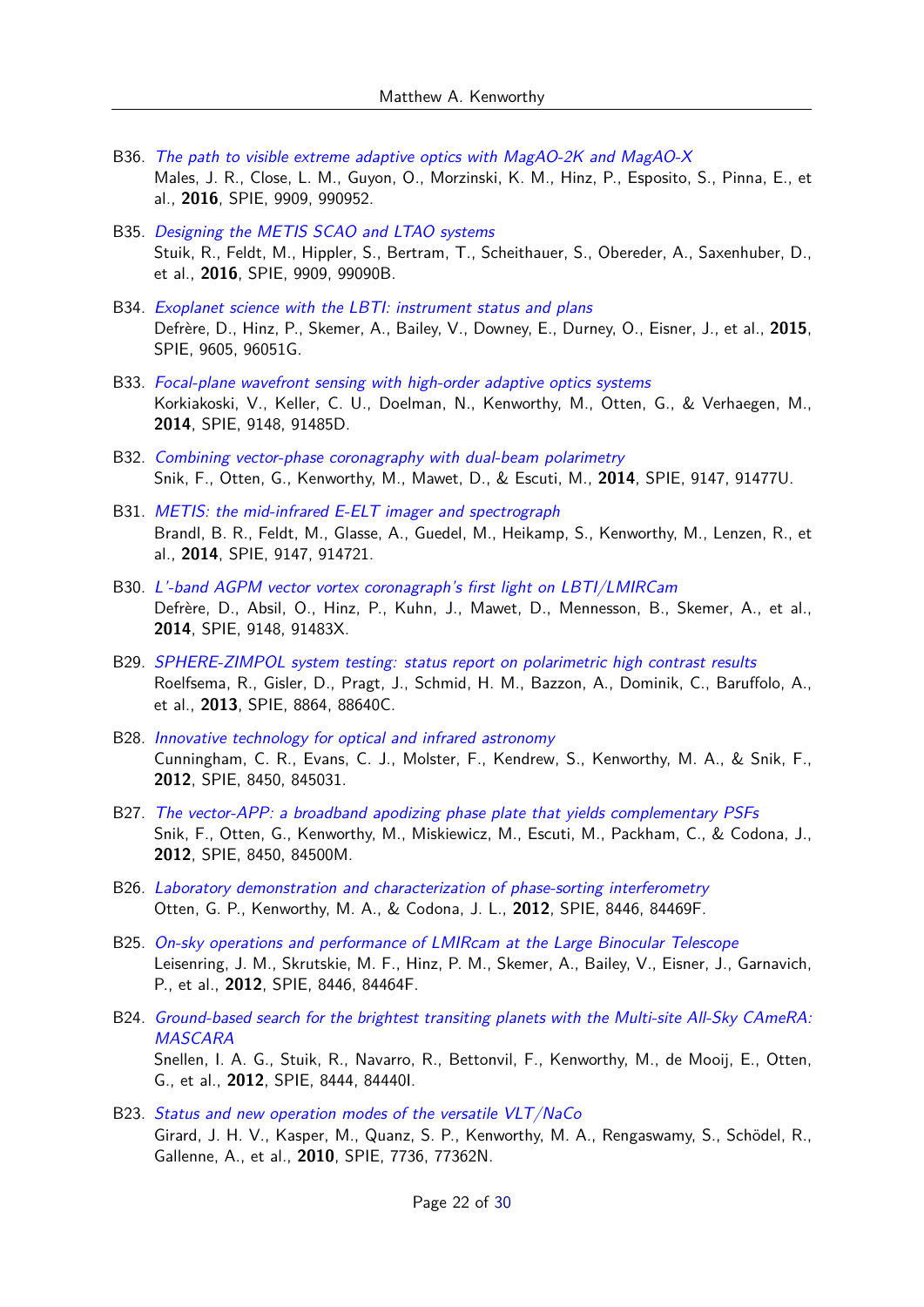- B22. [An apodizing phase plate coronagraph for VLT/NACO](https://ui.adsabs.harvard.edu/abs/2010SPIE.7735E..32K) Kenworthy, M. A., Quanz, S. P., Meyer, M. R., Kasper, M. E., Lenzen, R., Codona, J. L., Girard, J. H., & Hinz, P. M., **2010**, SPIE, 7735, 773532.
- B21. [Developing achromatic coronagraphic optics for LMIRCam and the LBT](https://ui.adsabs.harvard.edu/abs/2010SPIE.7734E..2PK) Kenworthy, M. A., Hinz, P. M., Codona, J. L., Wilson, J. C., Skrutskie, M. F., & Solheid, E., **2010**, SPIE, 7734, 77342P.
- B20. [Adaptive optics for the SALT](https://ui.adsabs.harvard.edu/abs/2008SPIE.7015E..63K) Kenworthy, M. A., Sheinis, A., & Buckley, D. A. H., **2008**, SPIE, 7015, 701563.
- B19. [A novel WFS technique for high-contrast imaging: Phase Sorting Interferometry \(PSI\)](https://ui.adsabs.harvard.edu/abs/2008SPIE.7015E..5DC) Codona, J. L., Kenworthy, M. A., & Lloyd-Hart, M., **2008**, SPIE, 7015, 70155D.
- B18. [LMIRcam: an L/M-band imager for the LBT combined focus](https://ui.adsabs.harvard.edu/abs/2008SPIE.7013E..3AW) Wilson, J. C., Hinz, P. M., Skrutskie, M. F., Jones, T., Solheid, E., Leisenring, J., Garnavich, P., et al., **2008**, SPIE, 7013, 70133A.
- B17. [Manufacturing of a freeform phase plate for suppression of diffraction in an astronomical](https://ui.adsabs.harvard.edu/abs/2007SPIE10316E..13D) [telescope](https://ui.adsabs.harvard.edu/abs/2007SPIE10316E..13D) Davis, G. E., Kenworthy, M. A., & Hedges, A. R., **2007**, SPIE, 10316, 1031613.
- B16. [A visible/infra-red low noise, fast readout wavefront sensor for all-sky adaptive optics](https://ui.adsabs.harvard.edu/abs/2006SPIE.6276E..0VK) Kenworthy, M. A., Hinz, P. M., Sivanandam, S., Breuninger, A. H., & Low, F. J., **2006**, SPIE, 6276, 62760V.
- B15. [Whack-a-speckle: focal plane wavefront sensing in theory and practice with a deformable](https://ui.adsabs.harvard.edu/abs/2006SPIE.6272E..3BK) [secondary mirror and 5-micron camera](https://ui.adsabs.harvard.edu/abs/2006SPIE.6272E..3BK) Kenworthy, M. A., Hinz, P. M., Angel, J. R. P., Heinze, A. N., & Sivanandam, S., **2006**, SPIE, 6272, 62723B.
- B14. [A high-contrast coronagraph for the MMT using phase apodization: design and observations](https://ui.adsabs.harvard.edu/abs/2006SPIE.6269E..1NC) [at 5 microns and 2](https://ui.adsabs.harvard.edu/abs/2006SPIE.6269E..1NC) *λ*/D radius Codona, J. L., Kenworthy, M. A., Hinz, P. M., Angel, J. R. P., & Woolf, N. J., **2006**, SPIE, 6269, 62691N.
- B13. [Scientific results from the MMT Natural Guide Star Adaptive Optics System](https://ui.adsabs.harvard.edu/abs/2004SPIE.5490..351K) Kenworthy, M. A., Miller, D. L., Brusa, G., Hinz, P. M., Fisher, D. L., Lloyd-Hart, M., Wildi, F. P., et al., **2004**, SPIE, 5490, 351.
- B12. [Status of the NGS adaptive optic system at the MMT Telescope](https://ui.adsabs.harvard.edu/abs/2004SPIE.5490..207M) Miller, D. L., Brusa, G., Kenworthy, M. A., Hinz, P. M., & Fisher, D. L., **2004**, SPIE, 5490, 207.
- B11. [MMT-AO: two years of operation with the first adaptive secondary](https://ui.adsabs.harvard.edu/abs/2004SPIE.5490...23B) Brusa, G., Miller, D. L., Kenworthy, M. A., Fisher, D. L., & Riccardi, A., **2004**, SPIE, 5490, 23.
- B10. [Progress toward science results with the ACES spectrograph](https://ui.adsabs.harvard.edu/abs/2003SPIE.4841.1705R) Reynolds, R. O., Lloyd-Hart, M., Lesser, M. P., Kenworthy, M. A., & Ge, J., **2003**, SPIE, 4841, 1705.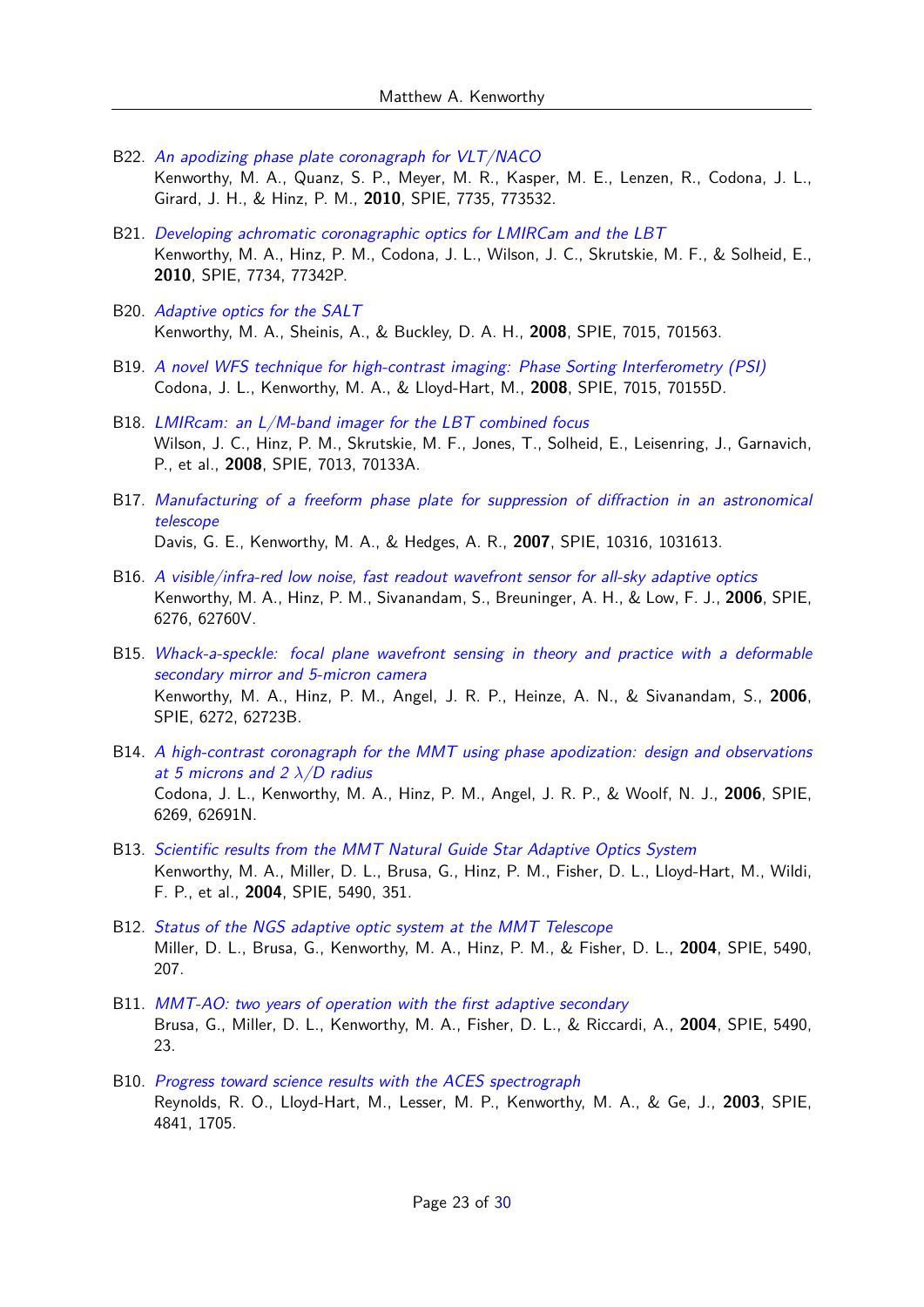B9. [Stretched membrane with electrostatic curvature \(SMEC\): a new technology for ultralightweight](https://ui.adsabs.harvard.edu/abs/2000SPIE.4013..699A) [space telescopes](https://ui.adsabs.harvard.edu/abs/2000SPIE.4013..699A)

Angel, J. R. P., Burge, J. H., Hege, E. K., Kenworthy, M. A., & Woolf, N. J., **2000**, SPIE, 4013, 699.

- B8. [Adaptive optics for the 6.5-m MMT](https://ui.adsabs.harvard.edu/abs/2000SPIE.4007..167L) Lloyd-Hart, M., Wildi, F. P., Martin, B., McGuire, P. C., Kenworthy, M. A., Johnson, R. L., Fitz-Patrick, B. C., et al., **2000**, SPIE, 4007, 167.
- B7. [Construction and testing of the wavefront sensor camera for the new MMT adaptive optics](https://ui.adsabs.harvard.edu/abs/1999SPIE.3762..269M) [system](https://ui.adsabs.harvard.edu/abs/1999SPIE.3762..269M) Mcguire, P. C., Rhoadarmer, T. A., Lloyd-Hart, M., Shelton, J. C., Lesser, M. P., Angel, J. R. P., Angeli, G. Z., et al., **1999**, SPIE, 3762, 269.
- B6. [Laboratory adaptive optics system for testing the wavefront sensor for the new MMT](https://ui.adsabs.harvard.edu/abs/1999SPIE.3762..161R) Rhoadarmer, T. A., Mcguire, P. C., Hughes, J. M., Lloyd-Hart, M., Angel, J. R. P., Schaller, S., & Kenworthy, M. A., **1999**, SPIE, 3762, 161.
- B5. [Full-system laboratory testing of the F/15 deformable secondary mirror for the new MMT](https://ui.adsabs.harvard.edu/abs/1999SPIE.3762...28M) [adaptive optics system](https://ui.adsabs.harvard.edu/abs/1999SPIE.3762...28M) Mcguire, P. C., Lloyd-Hart, M., Angel, J. R. P., Angeli, G. Z., Johnson, R. L., Fitz-Patrick, B. C., Davison, W. B., et al., **1999**, SPIE, 3762, 28.
- B4. [Cambridge OH suppression instrument \(COHSI\): status after first commissioning run](https://ui.adsabs.harvard.edu/abs/1998SPIE.3354..668E) Ennico, K. A., Parry, I. R., Kenworthy, M. A., Ellis, R. S., Mackay, C. D., Beckett, M. G., Aragon-Salamanca, A., et al., **1998**, SPIE, 3354, 668.
- B3. [Infrared imaging and spectroscopy with HAWAII and PICNIC arrays](https://ui.adsabs.harvard.edu/abs/1998SPIE.3354...14M) Mackay, C. D., Beckett, M. G., McMahon, R. G., Parry, I. R., Piche, F., Ennico, K. A., Kenworthy, M. A., et al., **1998**, SPIE, 3354, 14.
- B2. [Integral field units for SPIRAL and COHSI](https://ui.adsabs.harvard.edu/abs/1998SPIE.3355..926K) Kenworthy, M. A., Parry, I. R., & Taylor, K., **1998**, SPIE, 3355, 926.
- B1. [SPIRAL Phase A: a prototype integral field spectrograph for the AAT](https://ui.adsabs.harvard.edu/abs/1997SPIE.2871.1325P) Parry, I. R., Kenworthy, M., & Taylor, K., **1997**, SPIE, 2871, 1325.

#### **Conference Proceedings, AAS Abstracts and IAU Circulars**

- C56. [High-precision Astrometric Studies in Direct Imaging with SPHERE](https://ui.adsabs.harvard.edu/abs/2021Msngr.183....7M) Maire, A.-L., Chauvin, G., Vigan, A., Gratton, R., Langlois, M., Girard, J. H., Kenworthy, M. A., et al., **2021**, Msngr, 183, 7.
- C55. [Transiting exocomets detected in broadband light by TESS in the Beta Pictoris system](https://ui.adsabs.harvard.edu/abs/2020svos.conf..439Z) Zieba, S., Zwintz, K., Kenworthy, M. A., & Kennedy, G. M., **2020**, svos.conf, 439.
- C54. [The MASCARA and bRing photometric monitoring networks](https://ui.adsabs.harvard.edu/abs/2019EPSC...13.1525D) Dorval, P., Talens, G. J., Otten, G., Mellon, S., Stuik, R., Bailey, J., Albrecht, S., et al., **2019**, EPSC, 2019, EPSC-DPS2019-1525.
- C53. [Deep Asymmetric Eclipse of V928 Tau](https://ui.adsabs.harvard.edu/abs/2019ESS.....432210V) Van Dam, D., Kenworthy, M., David, T., Mamajek, E., Hillenbrand, L., Cody, A. M., Howard, A., et al., **2019**, ESS, 51, 322.10.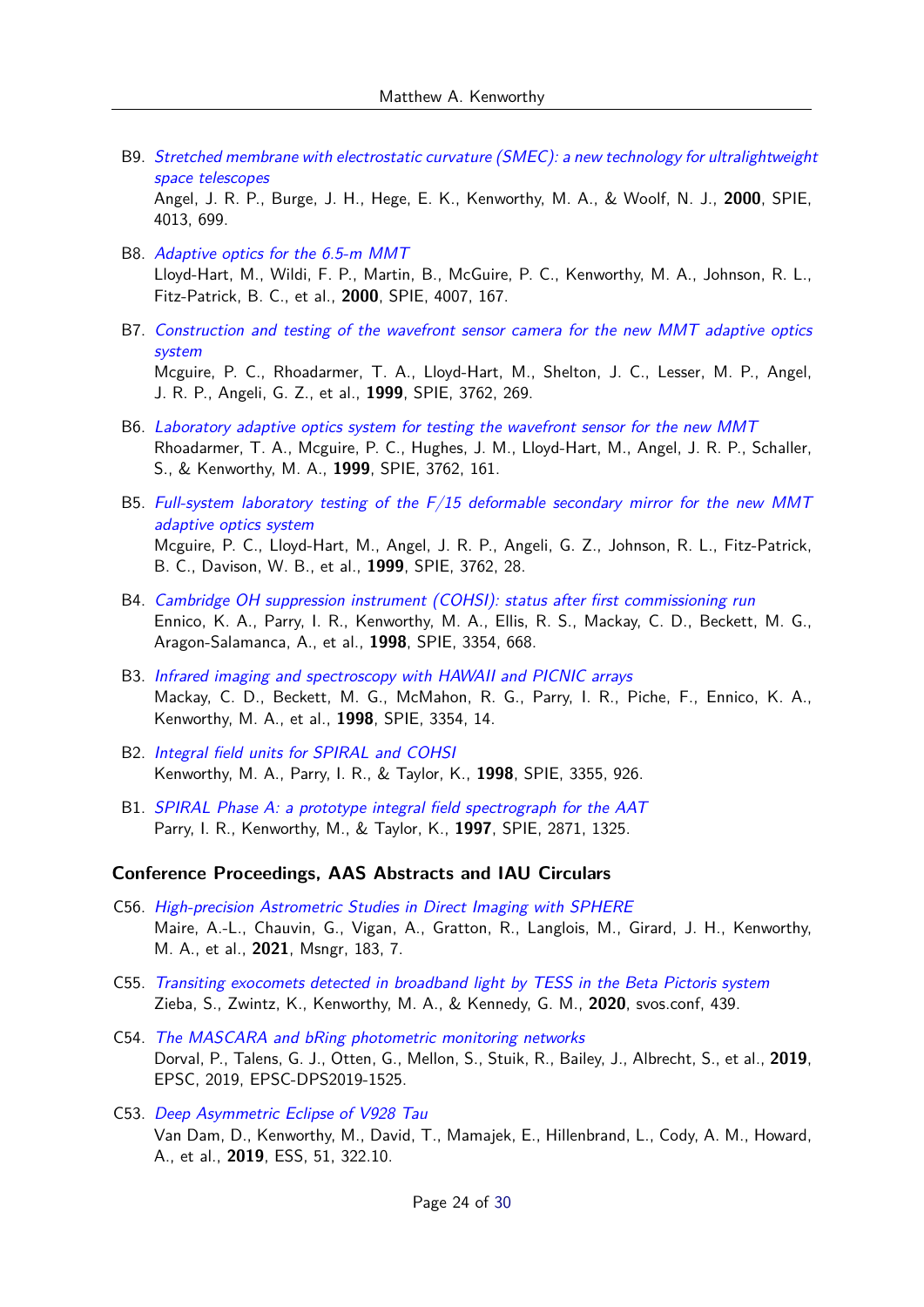- C52. [Results from the Beta Pictoris b Hill Sphere Transit Campaign](https://ui.adsabs.harvard.edu/abs/2019ESS.....432206K) Kenworthy, M., Zwintz, K., Mellon, S., Guillot, T., Kalas, P., Mamajek, E., Laginja, I., et al., **2019**, ESS, 51, 322.06.
- C51. [Spectroscopic search for circumplanetary material during the Beta Pictoris b Hill Sphere transit](https://ui.adsabs.harvard.edu/abs/2019ESS.....432205D) De Mooij, E. J. W., Kenworthy, M., Wilson, P. A., Celeste, M., Lomberg, B. B. D., Van Sluijs, L., Manara, C. F., et al., **2019**, ESS, 51, 322.05.
- C50. [MASCARA and bRing, finding bright transiting planets and synergies with TESS](https://ui.adsabs.harvard.edu/abs/2019ESS.....430211D) Dorval, P., Talens, G. J., Otten, G., Mellon, S., Stuik, R., Bailey, J. I., Albrecht, S., et al., **2019**, ESS, 51, 302.11.
- C49. [Modeling Debris Disk Evolution](https://ui.adsabs.harvard.edu/abs/2019BAAS...51c..69G) Gaspar, A., Apai, D., Augereau, J.-C., Ballering, N. P., Beichman, C. A., Boccaletti, A., Booth, M., et al., **2019**, BAAS, 51, 69.
- C48. [HiCIBaS: A precursor mission for high contrast imaging balloon systems](https://ui.adsabs.harvard.edu/abs/2018AGUFM.P41C3747M) Marchis, F., Thibault, S., Côté, O., Brousseau, D., Allain, G., Lord, M. P., Ouellet, M., et al., **2018**, AGUFM.P41, 2018, P41C-3747.
- C47. stepped luneburg: Stacked-based ray tracing code to model a stepped Luneburg lens Carney, M. T., & Kenworthy, M. A., **2018**, ascl.soft, ascl:1809.014.
- C46. [The Pre-main Sequence Population of Sco-Cen Unveiled with Gaia DR2](https://ui.adsabs.harvard.edu/abs/2018RNAAS...2...58V) Villa Vélez, J. A., Brown, A. G. A., & Kenworthy, M. A., **2018**, RNAAS, 2, 58.
- C45. [A Planet with a Disc? A Surprising Detection in Polarised Light with VLT/SPHERE](https://ui.adsabs.harvard.edu/abs/2018Msngr.172...27G) Ginski, C., van Holstein, R., Juhász, A., Benisty, M., Schmidt, T., Chauvin, G., de Boer, J., et al., **2018**, Msngr, 172, 27.
- C44. [Three Years of SPHERE: The Latest View of the Morphology and Evolution of Protoplanetary](https://ui.adsabs.harvard.edu/abs/2017Msngr.169...32G) **[Discs](https://ui.adsabs.harvard.edu/abs/2017Msngr.169...32G)** Garufi, A., Benisty, M., Stolker, T., Avenhaus, H., de Boer, J., Pohl, A., Quanz, S. P., et al., **2017**, Msngr, 169, 32.
- C43. [Measuring the structure of Fomalhaut's dusty debris belt via a fortuitous stellar occultation](https://ui.adsabs.harvard.edu/abs/2016hst..prop14764M) Meshkat, T., France, K., Holwerda, B. W., Kalas, P. G., & Kenworthy, M., **2016**, hst..prop, 14764.
- C42. [An Extinction Probe Through the HD 107146 Debris Ring: Taking Unique Advantage of a](https://ui.adsabs.harvard.edu/abs/2016hst..prop14714S) [Background Galaxy Transit](https://ui.adsabs.harvard.edu/abs/2016hst..prop14714S) Schneider, G., Hines, D. C., Holwerda, B. W., Kenworthy, M., & Stark, C. C., **2016**, hst..prop, 14714.
- C41. [Modeling of a Giant Exoring System Around the Substellar Companion J1407b](https://ui.adsabs.harvard.edu/abs/2016IAUS..314..171K) Kenworthy, M. A., & Mamajek, E. E., **2016**, IAUS, 314, 171.
- C40. [Impact of hydrograph form on bedload transport processes in armored channels](https://ui.adsabs.harvard.edu/abs/2015AGUFMEP21B0893K) Kenworthy, M., Yager, E., & Yarnell, S. M., **2015**, AGUFMEP21, 2015, EP21B-0893.
- C39. [A Transiting Extrasolar Ring System: Indirect Evidence for Exosatellite Formation?](https://ui.adsabs.harvard.edu/abs/2015EPSC...10..756K) Kenworthy, M. A., & Mamajek, E. E., **2015**, EPSC, EPSC2015-756.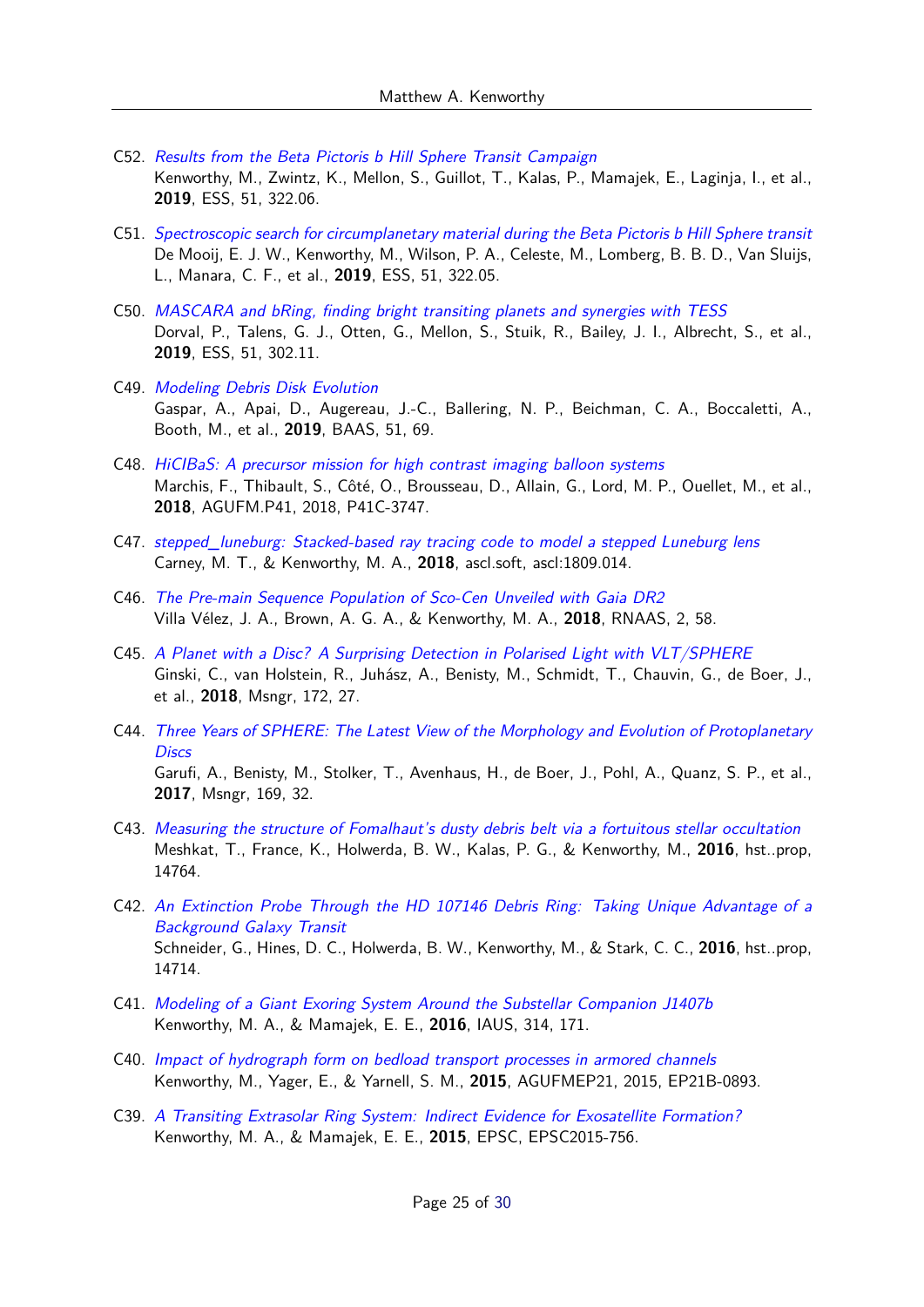- C38. [Exorings: Exoring modelling software](https://ui.adsabs.harvard.edu/abs/2015ascl.soft01012K) Kenworthy, M. A., & Mamajek, E. E., **2015**, ascl.soft, ascl:1501.012.
- C37. [Bedload Transport Processes in Armored, Gravel-bed Channels: Impacts of Hydrograph Form](https://ui.adsabs.harvard.edu/abs/2014AGUFMEP53A3613K) Kenworthy, M., Yager, E., & Yarnell, S. M., **2014**, AGUFMEP53, 2014, EP53A-3613.
- C36. [Direct Imaging Searches with the Apodizing Phase Plate Coronagraph](https://ui.adsabs.harvard.edu/abs/2014ebi..confP4.78K) Kenworthy, M., Meshkat, T., Otten, G., & Codona, J., **2014**, ebi..conf, P4.78.
- C35. [L'-band AGPM vector vortex coronagraph's first light on LBTI/LMIRCAM](https://ui.adsabs.harvard.edu/abs/2014ebi..confP4.75D) Defrère, D., Absil, O., Hinz, P., Mawet, D., Kuhn, J., Mawet, D., Mennesson, B., et al., **2014**, ebi..conf, P4.75.
- C34. [Hole-y Debris Disks, Batman! Where are the planets?](https://ui.adsabs.harvard.edu/abs/2014ebi..confP4.68B) Bailey, V., Meshkat, T., Hinz, P., Kenworthy, M., & Su, K. Y. L., **2014**, ebi..conf, P4.68.
- C33. [Testing Optimized Principal Component Analysis on Coronagraphic Images of the Fomalhaut](https://ui.adsabs.harvard.edu/abs/2014IAUS..299...56M) **[System](https://ui.adsabs.harvard.edu/abs/2014IAUS..299...56M)** Meshkat, T., Kenworthy, M., Quanz, S. P., & Amara, A., **2014**, IAUS, 299, 56.
- C32. [Successes and challenges of the APP Coronagraph](https://ui.adsabs.harvard.edu/abs/2014IAUS..299...40K) Kenworthy, M. A., Quanz, S., Otten, G., Meshkat, T., Codona, J., Snik, F., Meyer, M. E., et al., **2014**, IAUS, 299, 40.
- C31. [Physical and numerical investigations of channel bar response to hydrograph form](https://ui.adsabs.harvard.edu/abs/2013AGUFMEP53B0818K) Kenworthy, M., Yager, E., Yarnell, S. M., & Merritt, D., **2013**, AGUFMEP53, 2013, EP53B-0818.
- C30. [Revisiting the protoplanet candidate embedded in the HD100546 circumstellar disk Multi](https://ui.adsabs.harvard.edu/abs/2013EPSC....8..624Q)[epoch and multi-filter observations with VLT/NACO](https://ui.adsabs.harvard.edu/abs/2013EPSC....8..624Q) Quanz, S. P., Amara, A., Meyer, M. R., Kenworthy, M., Girard, J., & Kasper, M., **2013**, EPSC, EPSC2013-624.
- C29. [Mini Solar Systems in Formation: Modeling of Circumsecondary Disk Eclipses](https://ui.adsabs.harvard.edu/abs/2013prpl.conf2K035S) Scott, E., Mamajek, E., Moolekamp, F., Quillen, A., Kenworthy, M., & van Werkhoven, T., **2013**, prpl.conf,.
- C28. [A giant planet around HD95086 ?](https://ui.adsabs.harvard.edu/abs/2013prpl.conf2K013R) Rameau, J., Chauvin, G., Lagrange, A.-M., Meshkat, T., Boccaletti, A., Quanz, S. P., Bonnefoy, M., et al., **2013**, prpl.conf,.
- C27. [MASCARA: The Multi-site All-Sky CAmeRA](https://ui.adsabs.harvard.edu/abs/2013EPJWC..4703008S) Snellen, I., Stuik, R., Otten, G., Bettonvil, F., Navarro, R., Kenworthy, M., de Mooij, E., et al., **2013**, EPJWC, 47, 03008.
- C26. [A flume investigation of the influence of flood recession rate and vegetation patches on channel](https://ui.adsabs.harvard.edu/abs/2012AGUFMEP51B0982K) [bar morphology](https://ui.adsabs.harvard.edu/abs/2012AGUFMEP51B0982K) Kenworthy, M., Yarnell, S. M., Yager, E. M., & Merritt, D. M., **2012**, AGUFMEP51, 2012, EP51B-0982.
- C25. [What Climate Conditions Enhance Hillslope Erosion in Semi-Arid Regions?](https://ui.adsabs.harvard.edu/abs/2011AGUFMEP51C..06P) Pierce, J. L., Riley, K. E., Kenworthy, M., Poulos, M. J., Weppner, K., Nelson, N., & Svenson, L., **2011**, AGUFMEP51, 2011, EP51C-06.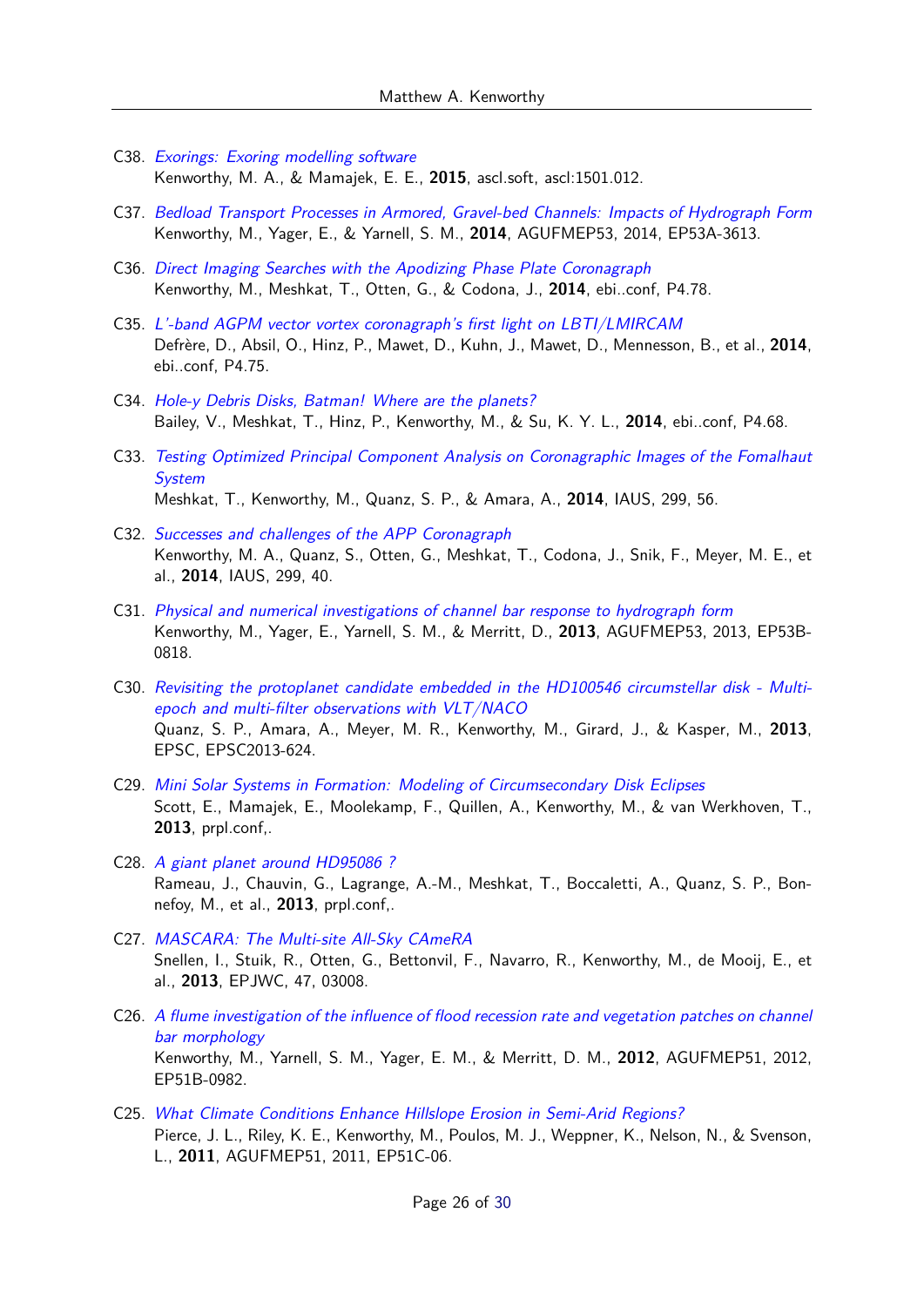C24. [OSL dating without sand lenses: Late Pleistocene alluvial fan aggradation in the Lost River](https://ui.adsabs.harvard.edu/abs/2011AGUFMEP51C..05K) [Range, Idaho](https://ui.adsabs.harvard.edu/abs/2011AGUFMEP51C..05K)

Kenworthy, M., Rittenour, T. M., & Pierce, J. L., **2011**, AGUFMEP51, 2011, EP51C-05.

- C23. [On-sky demonstration of focal plane wavefront sensing and quasi-static speckle suppression](https://ui.adsabs.harvard.edu/abs/2011aoel.confE..21K) Kenworthy, M., & Codona, J., **2011**, aoel.conf, 21.
- C22. [Achromatic Optics for Phase Apodization Coronagraphy](https://ui.adsabs.harvard.edu/abs/2010lyot.confE..58C) Codona, J. L., & Kenworthy, M. A., **2010**, lyot.conf, E58.
- C21. [Coronagraphic Upgrades at the VLT/NaCo: 4-Micron APP Enhanced Spectroscopy?](https://ui.adsabs.harvard.edu/abs/2010lyot.confE..21G) Girard, J. H. V., Janson, M., Quanz, S. P., Kenworthy, M. A., Meyer, M. R., Kasper, M., Lenzen, R., & Wehmeier, U., **2010**, lyot.conf, E21.
- C20. [Results from the Arizona MMTO survey for giant exoplanets around nearby A stars](https://ui.adsabs.harvard.edu/abs/2010lyot.confE..16K) Kenworthy, M. A., Mamajek, E. E., Hinz, P. M., & Meyer, M. R., **2010**, lyot.conf, E16.
- C19. [Direct detection of exoplanets and circumstellar disks using NaCo APP and NaCo PDI](https://ui.adsabs.harvard.edu/abs/2010lyot.confE..14Q) Quanz, S. P., Meyer, M. R., Kenworthy, M., Kasper, M., Lenzen, R., Girard, J., Hinz, P., et al., **2010**, lyot.conf, E14.
- C18. [A New Coronagraph for NAOS-CONICA the Apodising Phase Plate](https://ui.adsabs.harvard.edu/abs/2010Msngr.141....2K) Kenworthy, M., Quanz, S., Meyer, M., Kasper, M., Girard, J., Lenzen, R., Codona, J., & Hinz, P., **2010**, Msngr, 141, 2.
- C17. [Quaternary climate change and hillslope processes: What can we learn from alluvial fans?](https://ui.adsabs.harvard.edu/abs/2009AGUFMEP41C0615K) Kenworthy, M., Pierce, J. L., Rittenour, T. M., Sharp, W. D., & Pierce, K. L., **2009**, AGUFMEP41, 2009, EP41C-0615.
- C16. [Infrared Imaging](https://ui.adsabs.harvard.edu/abs/2009exco.rept...91D) Danchi, W., Lawson, P., Absil, O., Akeson, R., Bally, J., Barry, R., Beichman, C., et al., **2009**, exco.rept, 91.
- C15. [Overview of Technologies for Direct Optical Imaging of Exoplanets](https://ui.adsabs.harvard.edu/abs/2009astro2010T..37L) Levine, M., Soummer, R., Arenberg, J., Belikov, R., Bierden, P., Boccaletti, A., Brown, R., et al., **2009**, astro, 2010, 37.
- C14. [Exoplanet Characterization and the Search for Life](https://ui.adsabs.harvard.edu/abs/2009astro2010S.151K) Kasting, J., Traub, W., Roberge, A., Leger, A., Schwartz, A., Wootten, A., Vosteen, A., et al., **2009**, astro, 2010, 151.
- C13. [The Lagoon Nebula and its Vicinity](https://ui.adsabs.harvard.edu/abs/2008hsf2.book..533T) Tothill, N. F. H., Gagné, M., Stecklum, B., & Kenworthy, M. A., **2008**, hsf2.book, 5, 533.
- C12. [Reference-less Detection, Astrometry, and Photometry of Faint Companions with Adaptive](https://ui.adsabs.harvard.edu/abs/2008amos.confE..42G) [Optics at 1, 2 and 5 ?m](https://ui.adsabs.harvard.edu/abs/2008amos.confE..42G) Gladysz, S., Christou, J., Kenworthy, M., Law, N., & Dekany, R., **2008**, amos.conf, E42.
- C11. [MMT Adaptive Optics Images of Vesta in L' and M' During the 2007 Apparition](https://ui.adsabs.harvard.edu/abs/2008LPICo1405.8286H) Heinze, A., Vilas, F., Hinz, P., & Kenworthy, M., **2008**, LPICo, 1405, 8286.
- C10. [LMIRCam 3-5 micron Imager for the LBT Combined Focus](https://ui.adsabs.harvard.edu/abs/2007lyot.confE..51W) Wilson, J. C., Hinz, P., Kenworthy, M., Skrutskie, M., Jones, T. J., Nelson, M., Woodward, C. E., & Garnavich, P., **2007**, lyot.conf, 51.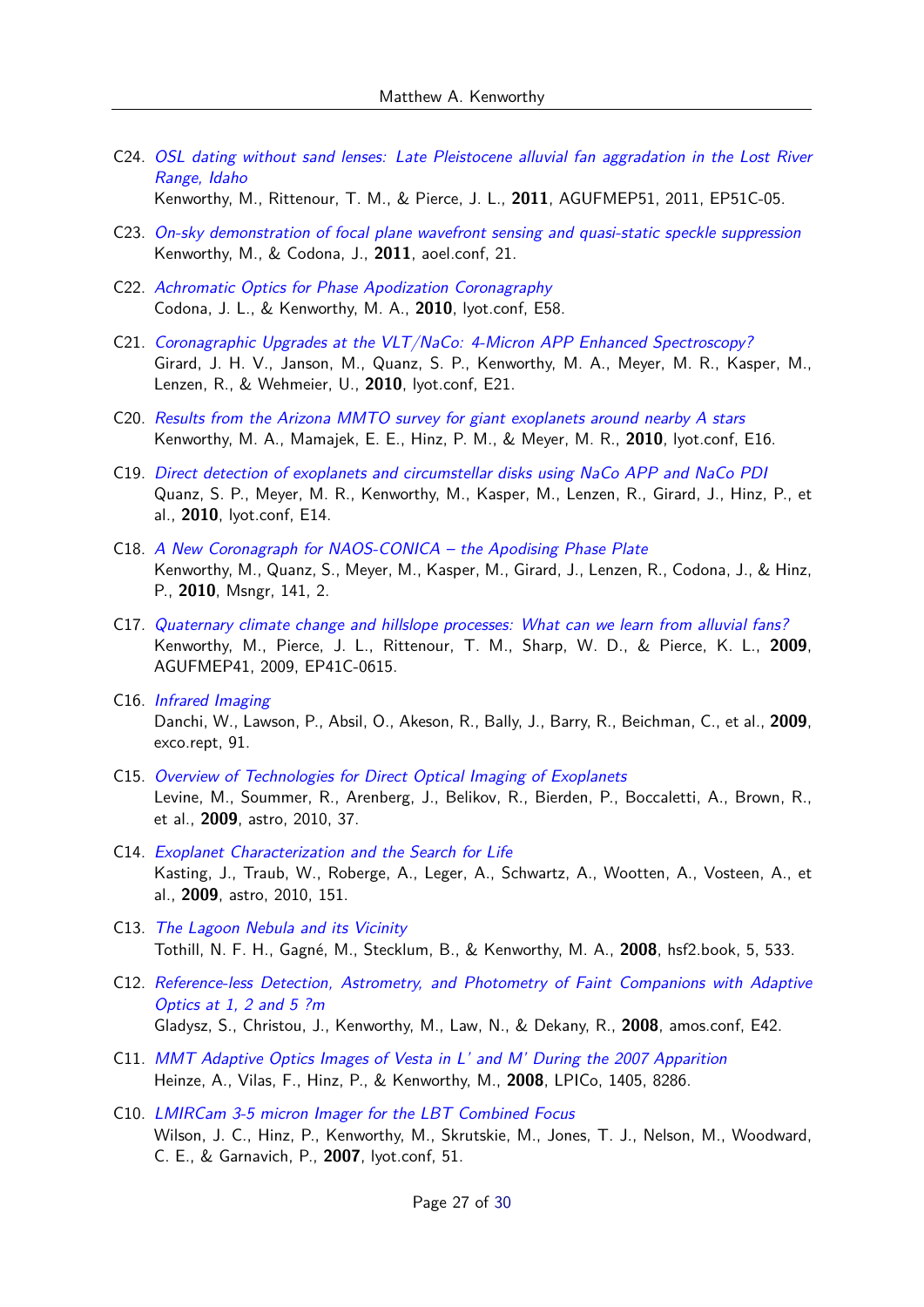- C9. [Exoplanet Surveys at Five Microns with Direct and APP Imaging at the MMT Observatory](https://ui.adsabs.harvard.edu/abs/2007lyot.confE..23K) Kenworthy, M. A., Hinz, P. M., Codona, J. L., Angel, R. P., Heinze, A., Apai, D., Mamajek, E., et al., **2007**, lyot.conf, 23.
- C8. [High Contrast Imaging at 3-5 microns](https://ui.adsabs.harvard.edu/abs/2007amos.confE..58H) Hinz, P., Kenworthy, M., Heinze, A., Codona, J., & Angel, R., **2007**, amos.conf, E58.
- C7. [Comet C/2006 M4 \(Swan\)](https://ui.adsabs.harvard.edu/abs/2006IAUC.8772....1W) Woodward, C. E., Kelley, M. S., Hinz, P. M., Kenworthy, M. A., & Hoffman, W. F., **2006**, IAUC, 8772, 1.
- C6. [The IMF in extreme star-forming environments: Searching for variations vs. initial conditions](https://ui.adsabs.harvard.edu/abs/2005IAUS..227..285A) Andersen, M., Meyer, M. R., Greissl, J., Oppenheimer, B. D., Kenworthy, M. A., McCarthy, D. W., & Zinnecker, H., **2005**, IAUS, 227, 285.
- C5. [Gould's Belt to Starburst Galaxies: The IMF of Extreme Star Formation](https://ui.adsabs.harvard.edu/abs/2005ASSL..327..245M) Meyer, M. R., Greissl, J., Kenworthy, M., & McCarthy, D., **2005**, ASSL, 327, 245.
- C4. [Direct Detection of Thermal Emission from Extra-Solar Planets](https://ui.adsabs.harvard.edu/abs/2004IAUS..202..455K) Kenworthy, M., Hinz, P., & Angel, R., **2004**, IAUS, 202, 455.
- C3. [The Adaptive Optics System for the New 6.5 Meter MMT Optical/Infrared Telescope](https://ui.adsabs.harvard.edu/abs/1999APS..4CF..EA09M) McGuire, P. C., Lloyd-Hart, M., Angel, J. R. P., Angeli, G. Z., Johnson, R. L., Fitz-Patrick, B. C., Davison, W. B., et al., **1999**, APS..4CF, EA.09.
- C2. [COHSI: a Lens Array and Fiber Feed for the Near Infrared](https://ui.adsabs.harvard.edu/abs/1998ASPC..152..300K) Kenworthy, M. A., Parry, I. R., & Ennico, K. A., **1998**, ASPC, 152, 300.
- C1. [SN 1987A: the next bang.](https://ui.adsabs.harvard.edu/abs/1998AAONw..84....7S) Stathakis, R., Cannon, R., Callaghan, M., Kenworthy, M., Meikle, P., & Fassia, A., **1998**, AAONw, 84, 7.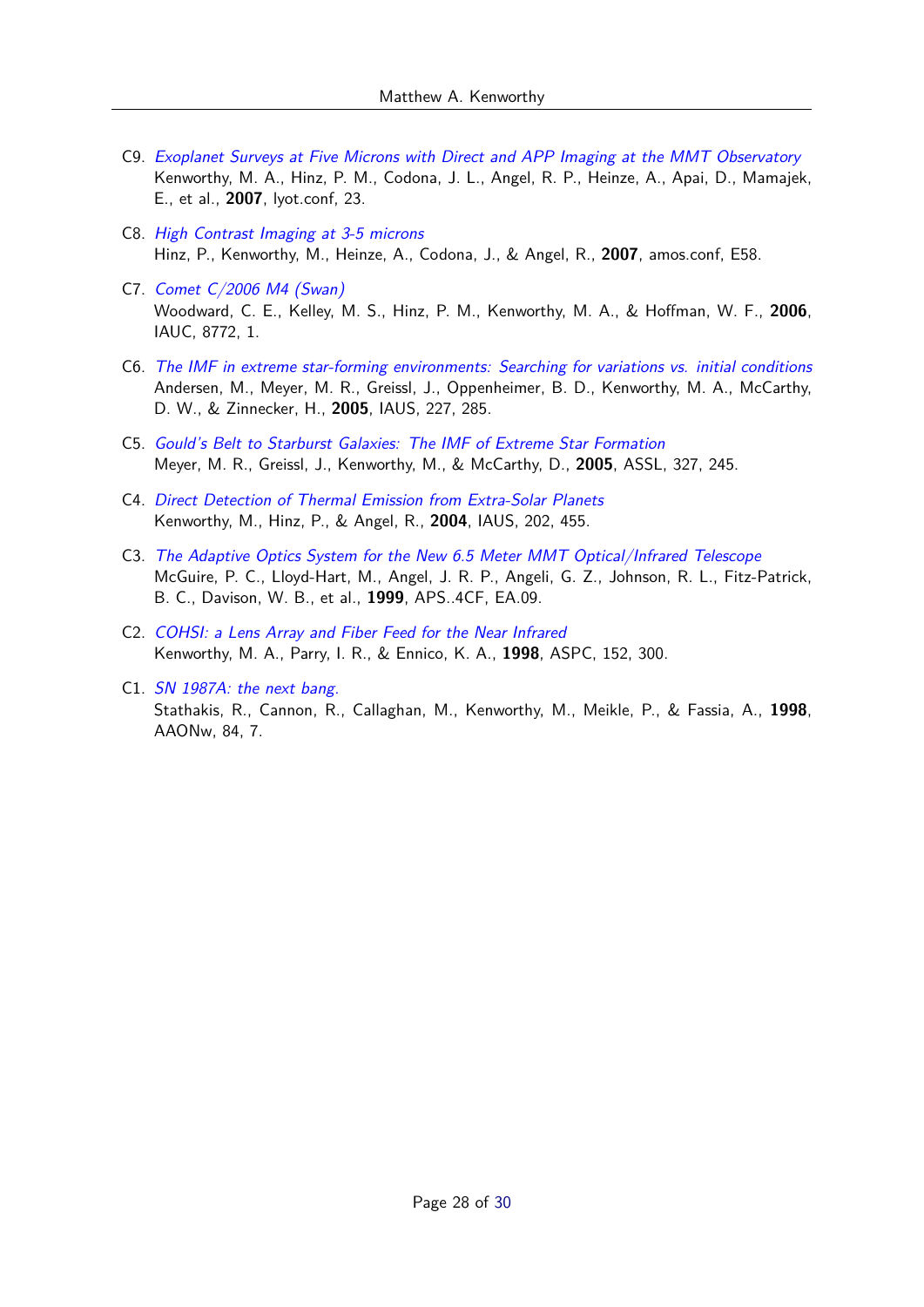## **Outreach**

Popular science talks given:

- 2021 November 24 Rijnlands Lyceum, Oegstgeest, The Netherlands
- 2021 May 17 Newbury Astronomical Society
- 2021 January 09 AAVSO Webinar
- 2020 December 07 Wallace Fields Primary School, Epsom, England
- 2020 September 28 Astronomy on Tap, Leiden, NL
- 2020 July 04 Perth Observatory, Australia
- 2020 May 13 Astronomy on Tap, Lancing, MI, USA
- 2020 February 12 Science Museum, London, England
- 2019 October 05 Space Lates, National Space Centre, Leicester, England
- 2019 June 11 Astronomy on Tap, Edinburgh, Scotland
- 2019 March 23 Kaiser Spring Lectures, Leiden, NL
- 2018 October 23 Cuba City School 8 grades, WI, USA
- 2017 October 26 Science Cafe Wageningen "Large Telescopes"
- 2017 October 12 Mr. Withers Wood End School, Harpenden, Hertfordshire. Skype with 3 classes.
- 2017 September 11 Ewell Astronomical Society
- 2017 June Primary School Skype
- 2017 May Lions Club, Leiden
- 2017 March 27 Leiden inaugural "Astronomy On Tap"
- 2017 March 17 Skype talks with Group 5 at St Cuthbert's school in Quorn, England
- 2016 September [Ewell Astronomical Society](http://www.ewellastro.org/), London "The discovery of a giant ring system around the exoplanet J1407b"
- 2016 November 22 Beth Spear, Westosha Central High School
- 2016 February Cuba City High School
- 2015 October 27 [Leidse Weer- en Sterrekundige Kring](http://lwsk.nl/) "The discovery of a giant ring system around the exoplanet J1407b"
- 2015 April 22 American School of the Hague "Extrasolar Planets and Rings"
- 2015 July 05 Leiden LEAPS Program "Introduction to Exoplanet Detection"